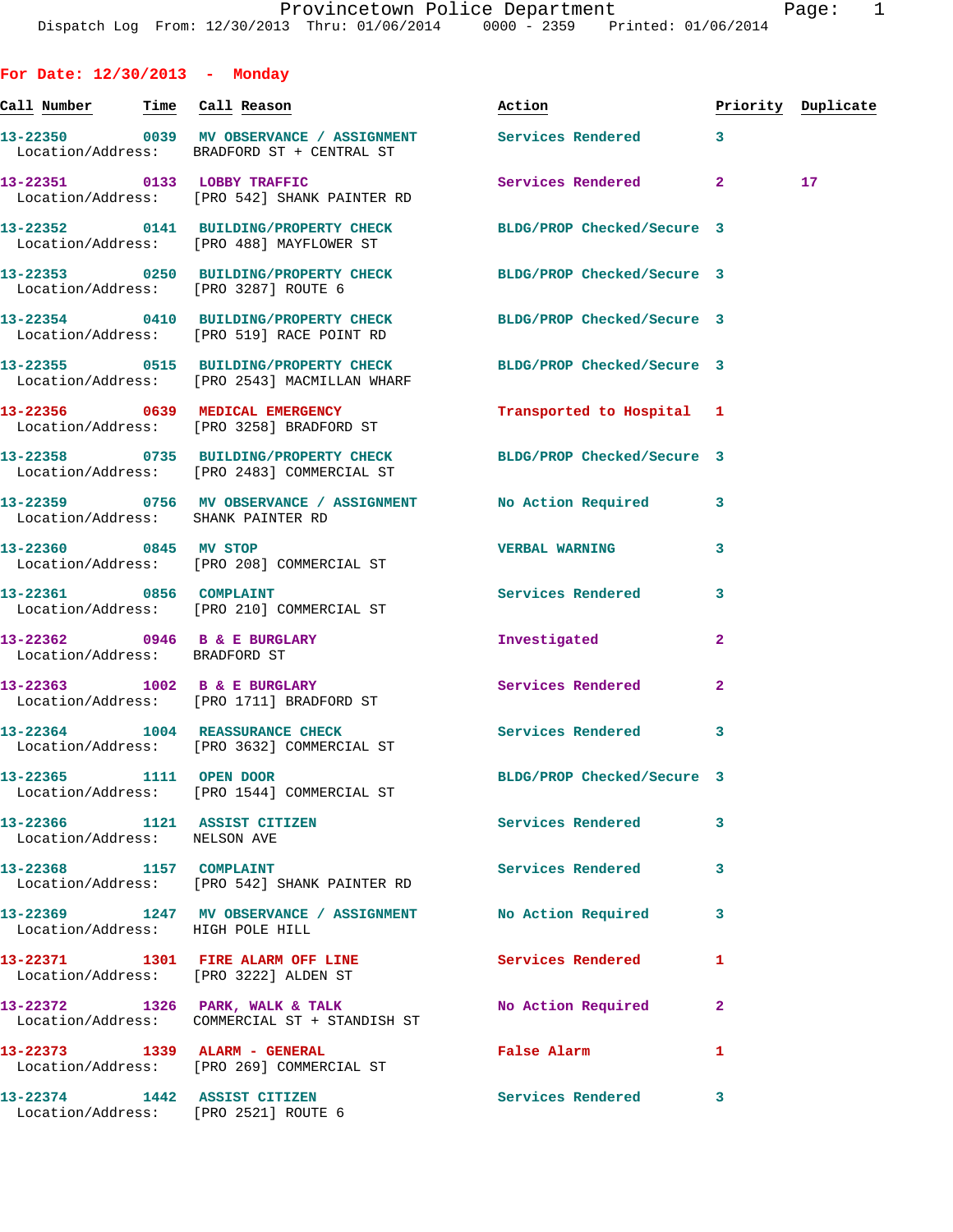## Provincetown Police Department Page: 2

Dispatch Log From: 12/30/2013 Thru: 01/06/2014 0000 - 2359 Printed: 01/06/2014

**13-22375 1443 COMPLAINT SPOKEN TO 3**  Location/Address: AUNT SUKEYS WAY **13-22376 1502 PARK, WALK & TALK Services Rendered 2**  Location/Address: [PRO 175] COMMERCIAL ST **13-22377 1537 PARK, WALK & TALK Services Rendered 2**  Location/Address: [PRO 3296] SHANKPAINTER RD **13-22378 1541 BUILDING/PROPERTY CHECK BLDG/PROP Checked/Secure 3**  Location/Address: [PRO 68] PROVINCELANDS RD 13-22379 1541 PARK, WALK & TALK **Services Rendered** 2 Location/Address: [PRO 2977] COMMERCIAL ST **13-22380 1551 BUILDING/PROPERTY CHECK BLDG/PROP Checked/Secure 3**  Location/Address: [PRO 1778] SHANKPAINTER RD **13-22381 1601 BUILDING/PROPERTY CHECK Services Rendered 3**  Location/Address: [PRO 519] RACE POINT RD **13-22382 1601 BUILDING/PROPERTY CHECK BLDG/PROP Checked/Secure 3**  Location/Address: [PRO 58] BRADFORD ST **13-22383 1605 MV OBSERVANCE / ASSIGNMENT Services Rendered 3**  Location/Address: HARRY KEMP WAY + HOWLAND ST **13-22384 1628 MV STOP VERBAL WARNING 3**  Location/Address: HOWLAND ST + HARRY KEMP WAY **13-22395 1650 STAFF AT SCHOOL Services Rendered 3**  Location/Address: [PRO 569] WINSLOW ST **13-22385 1701 LARCENY /FORGERY/ FRAUD Services Rendered 2**  Location/Address: [PRO 595] BRADFORD ST **13-22386 1716 BUILDING/PROPERTY CHECK BLDG/PROP Checked/Secure 3**  Location/Address: [PRO 433] RYDER ST **13-22387 1718 BUILDING/PROPERTY CHECK BLDG/PROP Checked/Secure 3**  Location/Address: [PRO 433] RYDER ST **13-22388 1727 BUILDING/PROPERTY CHECK Services Rendered 3**  Location/Address: [PRO 564] BAYBERRY **13-22389 1735 BUILDING/PROPERTY CHECK BLDG/PROP Checked/Secure 3**  Location/Address: [PRO 1646] WINSLOW ST **13-22390 1750 MEDICAL EMERGENCY Transported to Hospital 1**  Location/Address: [PRO 60] BRADFORD ST **13-22392 1830 BAR CHECK Services Rendered 2**  Location/Address: [PRO 221] COMMERCIAL ST **13-22393 1910 MEDICAL EMERGENCY Services Rendered 1**  Location/Address: [PRO 3222] ALDEN ST **13-22396 1933 MV OBSERVANCE / ASSIGNMENT Services Rendered 3**  Location/Address: BRADFORD ST + HOWLAND ST **13-22397 1954 BUILDING/PROPERTY CHECK BLDG/PROP Checked/Secure 3**  Location/Address: [PRO 2543] MACMILLAN **13-22398 1958 MV STOP VERBAL WARNING 3**  Location/Address: [PRO 357] COMMERCIAL ST **13-22399 2015 BUILDING/PROPERTY CHECK BLDG/PROP Checked/Secure 3**  Location/Address: [PRO 554] TREMONT ST **13-22400 2019 BUILDING/PROPERTY CHECK BLDG/PROP Checked/Secure 3** 

Location/Address: [PRO 595] BRADFORD ST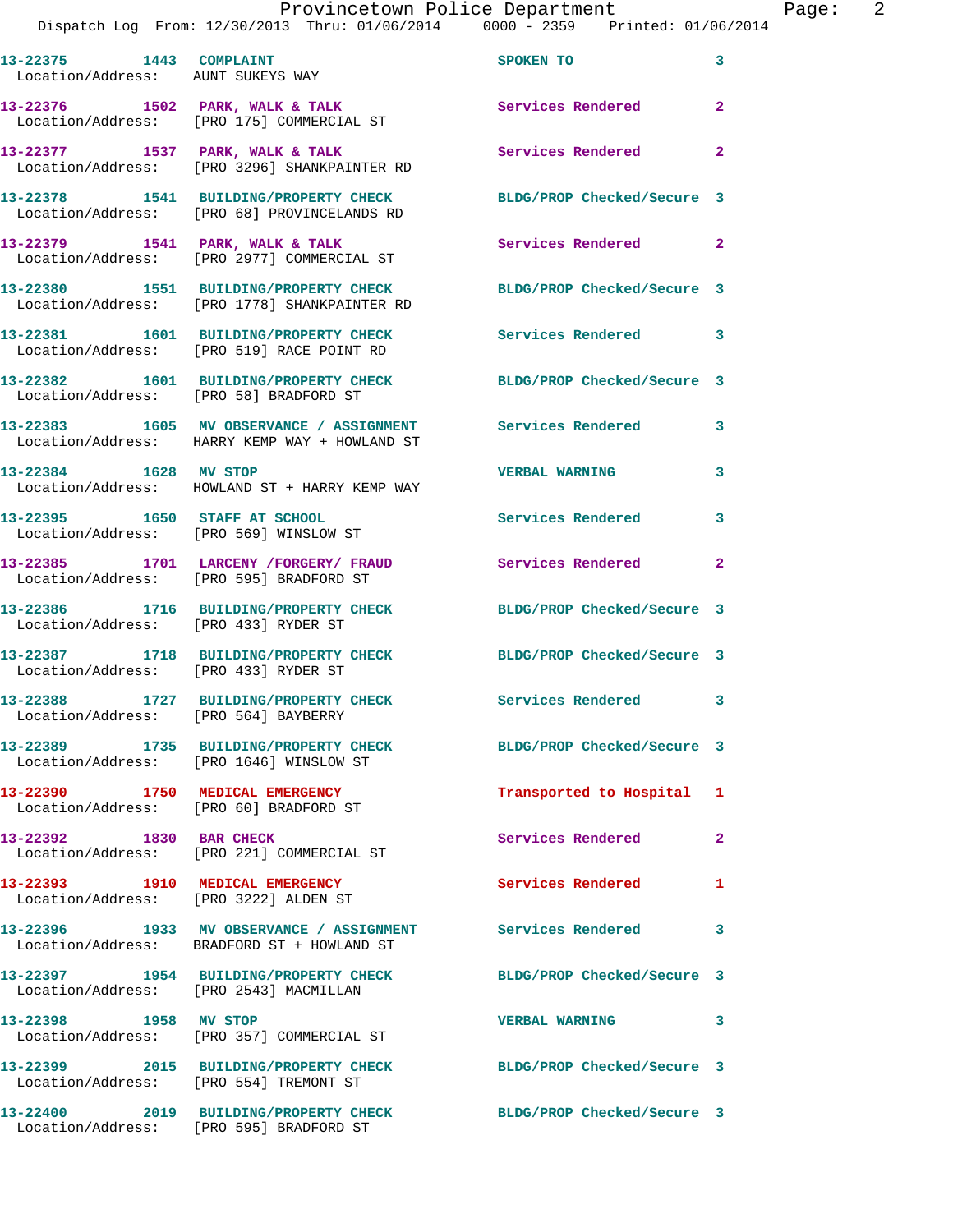|                                  | 13-22401 2021 BUILDING/PROPERTY CHECK BLDG/PROP Checked/Secure 3<br>Location/Address: [PRO 2539] RYDER ST      |                            |                |    |
|----------------------------------|----------------------------------------------------------------------------------------------------------------|----------------------------|----------------|----|
|                                  | 13-22402 2033 PARK, WALK & TALK Services Rendered<br>Location/Address: [PRO 539] SHANKPAINTER RD               |                            | $\mathbf{2}$   |    |
|                                  | 13-22403 2036 PARK, WALK & TALK NO Action Required 2<br>Location/Address: COMMERCIAL ST                        |                            |                |    |
|                                  | 13-22404 2138 BUILDING/PROPERTY CHECK<br>Location/Address: [PRO 3259] MACMILLAN                                | BLDG/PROP Checked/Secure 3 |                |    |
|                                  | 13-22405 2145 BUILDING/PROPERTY CHECK Services Rendered 3<br>Location/Address: [PRO 2206] COMMERCIAL ST        |                            |                |    |
|                                  | 13-22406 2202 BUILDING/PROPERTY CHECK<br>Location/Address: [PRO 1711] BRADFORD ST                              | BLD/PROP CHECKED UNSECUR 3 |                |    |
|                                  | 13-22407 2323 BUILDING/PROPERTY CHECK BLDG/PROP Checked/Secure 3<br>Location/Address: [PRO 3259] MACMILLAN     |                            |                |    |
|                                  | 13-22408 2333 BUILDING/PROPERTY CHECK BLDG/PROP Checked/Secure 3<br>Location/Address: [PRO 341] COMMERCIAL ST  |                            |                |    |
|                                  | 13-22409 2343 BUILDING/PROPERTY CHECK<br>Location/Address: [PRO 530] SHANKPAINTER RD                           | BLDG/PROP Checked/Secure 3 |                |    |
|                                  | 13-22410 2349 BUILDING/PROPERTY CHECK BLDG/PROP Checked/Secure 3<br>Location/Address: [PRO 2483] COMMERCIAL ST |                            |                |    |
|                                  | 13-22411 2358 MV STOP<br>Location/Address: [PRO 3456] RYDER ST EXT                                             | <b>VERBAL WARNING</b>      | 3              |    |
| For Date: $12/31/2013$ - Tuesday |                                                                                                                |                            |                |    |
|                                  | 13-22412 0002 LOBBY TRAFFIC<br>Location/Address: [PRO 542] SHANK PAINTER RD                                    | Services Rendered 2        |                | 15 |
|                                  | 13-22413 0004 MV OBSERVANCE / ASSIGNMENT No Action Required<br>Location/Address: [PRO 2577] BRADFORD ST        |                            | 3              |    |
|                                  | 13-22414 0035 MV STOP<br>Location/Address: [PRO 3099] SHANK PAINTER RD                                         | <b>VERBAL WARNING</b>      | 3              |    |
| 13-22416 0041 BAR CHECK          | Location/Address: [PRO 208] COMMERCIAL ST                                                                      | No Action Required         | $\overline{2}$ |    |
|                                  |                                                                                                                |                            |                |    |

**13-22417 0043 SUSPICIOUS M/V No Action Required 2**  Location/Address: [PRO 444] HIGH POLE HILL 13-22418 0046 BAR CHECK No Action Required 2 Location/Address: [PRO 484] MASONIC PL **13-22419 0051 BUILDING/PROPERTY CHECK BLDG/PROP Checked/Secure 3**  Location/Address: [PRO 182] COMMERCIAL ST **13-22420 0054 MV OBSERVANCE / ASSIGNMENT No Action Required 3**  Location/Address: [PRO 3004] BRADFORD ST **13-22421 0100 BUILDING/PROPERTY CHECK BLDG/PROP Checked/Secure 3**  Location/Address: [PRO 516] RACE POINT RD **13-22422 0109 MV OBSERVANCE / ASSIGNMENT No Action Required 3**  Location/Address: [PRO 2577] BRADFORD ST **13-22423 0113 MV STOP VERBAL WARNING 3**  Location/Address: RYDER ST **13-22424 0118 CROWDS CONTROL No Action Required 2**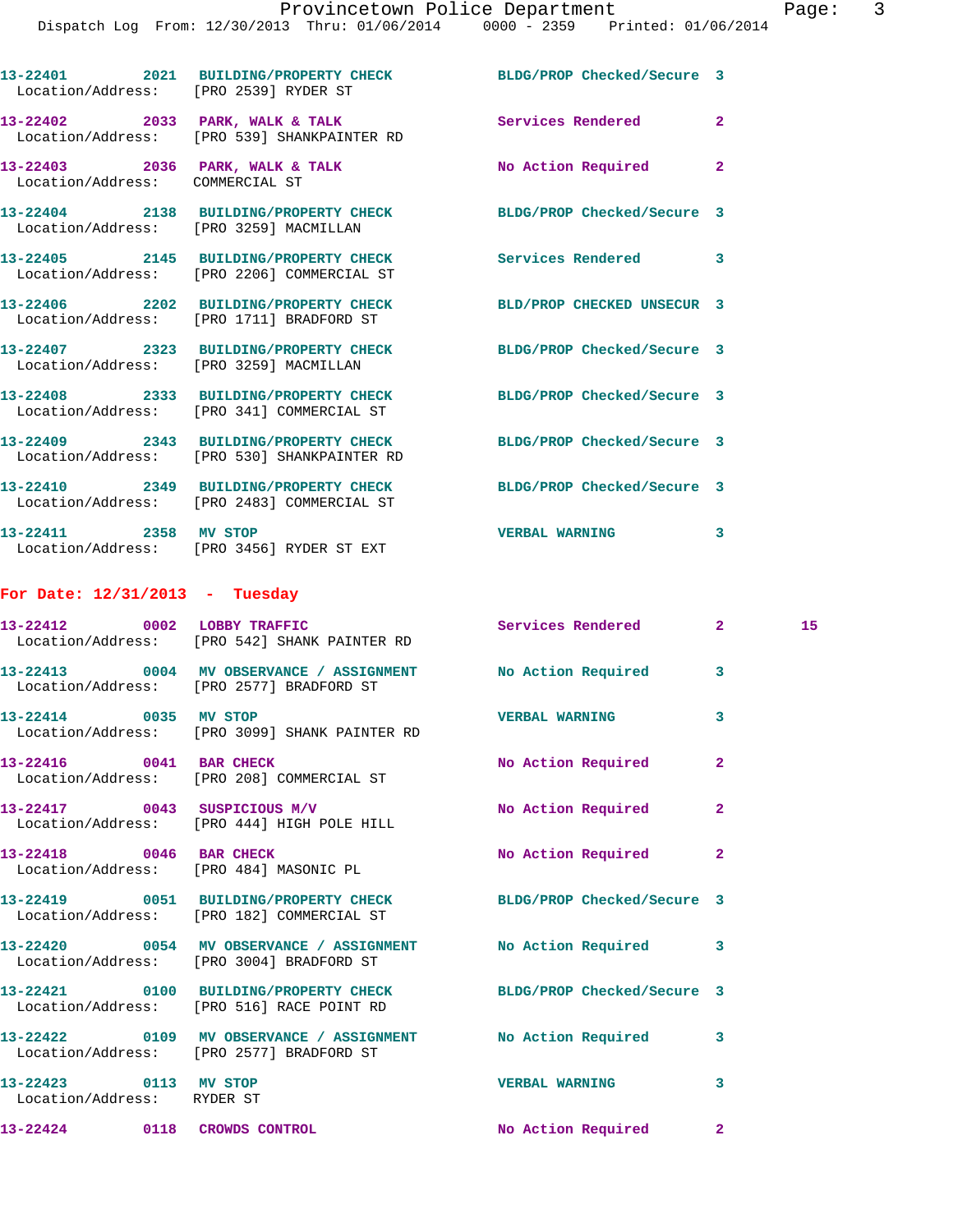|                                        | Provincetown Police Department The Rage: 4<br>Dispatch Log From: 12/30/2013 Thru: 01/06/2014 0000 - 2359 Printed: 01/06/2014 |                            |              |
|----------------------------------------|------------------------------------------------------------------------------------------------------------------------------|----------------------------|--------------|
|                                        | Location/Address: [PRO 3431] COMMERCIAL ST                                                                                   |                            |              |
|                                        | 13-22425   0129   BUILDING/PROPERTY CHECK   BLD/PROP CHECKED UNSECUR   3<br>Location/Address: [PRO 1711] BRADFORD ST         |                            |              |
|                                        | 13-22426 0130 BUILDING/PROPERTY CHECK BLDG/PROP Checked/Secure 3<br>Location/Address: [PRO 539] SHANKPAINTER RD              |                            |              |
|                                        | 13-22427 0229 BUILDING/PROPERTY CHECK BLDG/PROP Checked/Secure 3<br>Location/Address: [PRO 3287] ROUTE 6                     |                            |              |
| Location/Address: BANGS ST             | 13-22428 0404 MEDICAL EMERGENCY                                                                                              | Transported to Hospital 1  |              |
|                                        | 13-22430 0523 HARASSMENT<br>Location/Address: [PRO 3007] HARRY KEMP WAY                                                      | SPOKEN TO                  | $\mathbf{2}$ |
|                                        | 13-22431 0539 BUILDING/PROPERTY CHECK BLDG/PROP Checked/Secure 3<br>Location/Address: [PRO 1778] SHANKPAINTER RD             |                            |              |
| Location: CENTER OF TOWN               | 13-22432 0602 PARK, WALK & TALK                                                                                              | No Action Required 2       |              |
|                                        | 13-22433 0615 BUILDING/PROPERTY CHECK<br>Location/Address: [PRO 3256] COMMERCIAL ST                                          | BLDG/PROP Checked/Secure 3 |              |
|                                        | 13-22434 0625 BUILDING/PROPERTY CHECK BLDG/PROP Checked/Secure 3<br>Location/Address: [PRO 3207] COMMERCIAL ST               |                            |              |
| Location/Address: [PRO 3287] ROUTE 6   | 13-22435 0750 BUILDING/PROPERTY CHECK BLDG/PROP Checked/Secure 3                                                             |                            |              |
|                                        | 13-22436 0755 BUILDING/PROPERTY CHECK BLDG/PROP Checked/Secure 3<br>Location/Address: [PRO 2898] JEROME SMITH RD             |                            |              |
| Location/Address: [PRO 526] RYDER ST   | 13-22437 0755 BUILDING/PROPERTY CHECK BLDG/PROP Checked/Secure 3                                                             |                            |              |
|                                        | 13-22438 0758 BUILDING/PROPERTY CHECK BLDG/PROP Checked/Secure 3<br>Location/Address: [PRO 1711] BRADFORD ST                 |                            |              |
|                                        | 13-22439 0817 PARK, WALK & TALK<br>Location/Address: [PRO 210] COMMERCIAL ST                                                 | Services Rendered          | $\mathbf{2}$ |
| Location/Address: BAYBERRY AVE         | 13-22440 0856 MEDICAL EMERGENCY                                                                                              | Transported to Hospital 1  |              |
|                                        | 13-22441 0907 MV COMPLAINT<br>Location/Address: [PRO 1418] PLEASANT ST                                                       | Services Rendered          | $\mathbf{2}$ |
| 13-22442 0926 WIRES DOWN               | Location/Address: [PRO 1418] PLEASANT ST                                                                                     | Services Rendered 2        |              |
| Location/Address: [PRO 571] ALDEN ST   | 13-22443 0928 BUILDING/PROPERTY CHECK BLDG/PROP Checked/Secure 3                                                             |                            |              |
|                                        | 13-22444 1038 BUILDING/PROPERTY CHECK BLDG/PROP Checked/Secure 3<br>Location/Address: [PRO 444] HIGH POLE HILL               |                            |              |
|                                        | 13-22445 1120 MEDICAL EMERGENCY<br>Location/Address: [PRO 2117] WINTHROP PL                                                  | Transported to Hospital 1  |              |
| 13-22446 1131 MV DISABLED              | Location/Address: PRINCE ST + BRADFORD ST                                                                                    | Services Rendered 2        |              |
|                                        | 13-22447 1152 PARK, WALK & TALK<br>Location/Address: [PRO 3296] SHANK PAINTER RD                                             | <b>Services Rendered</b>   | $\mathbf{2}$ |
| Location/Address: [PRO 3259] MACMILLAN | 13-22448 1210 BUILDING/PROPERTY CHECK BLDG/PROP Checked/Secure 3                                                             |                            |              |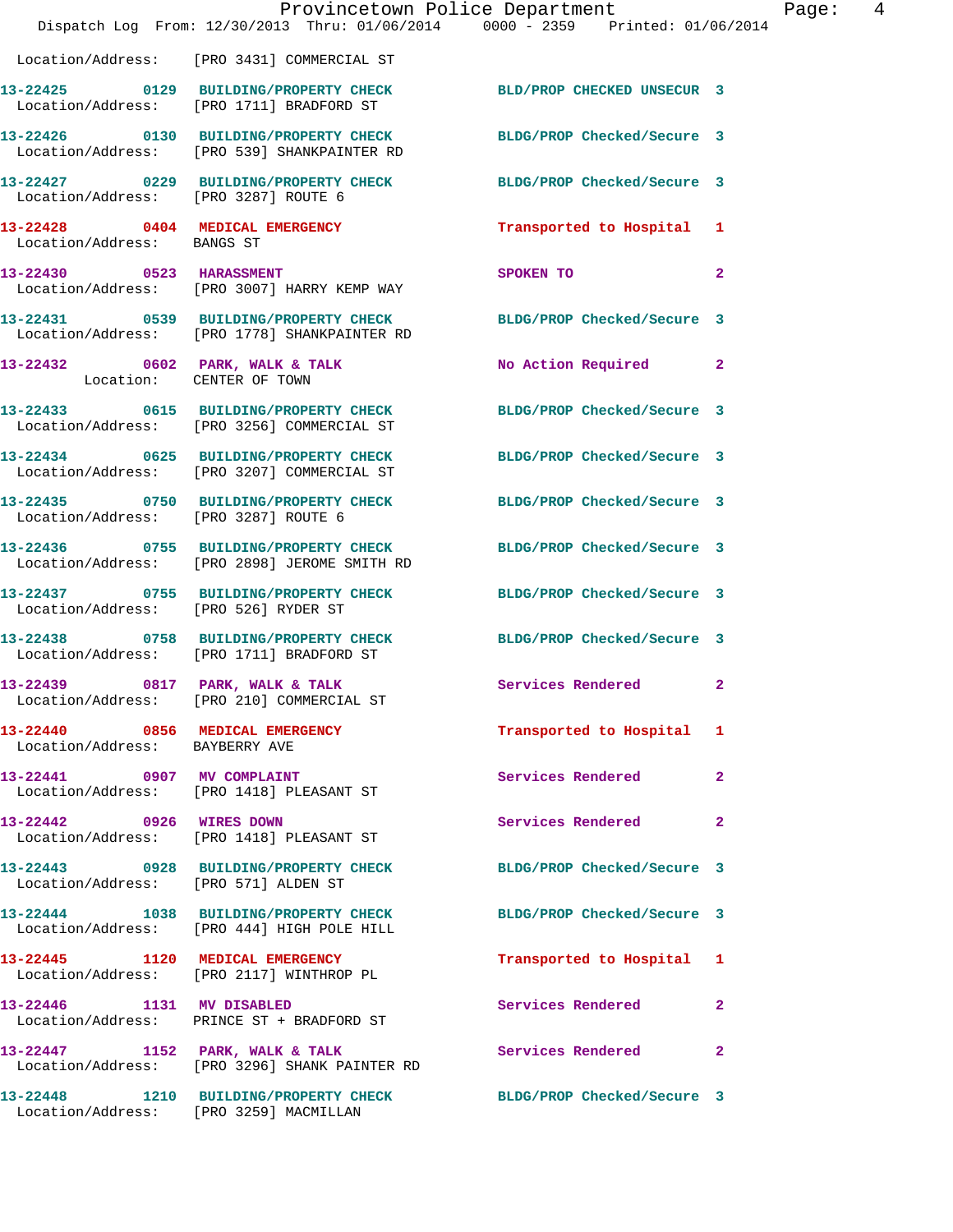|                                    | Dispatch Log From: 12/30/2013 Thru: 01/06/2014 0000 - 2359 Printed: 01/06/2014                                  | Provincetown Police Department |                | Page: 5 |
|------------------------------------|-----------------------------------------------------------------------------------------------------------------|--------------------------------|----------------|---------|
|                                    | 13-22449 1220 MV OBSERVANCE / ASSIGNMENT No Action Required<br>Location/Address: STANDISH ST + BRADFORD ST      |                                | $\mathbf{3}$   |         |
| 13-22450 1226 COMPLAINT            | Location/Address: [PRO 94] BRADFORD ST                                                                          | Services Rendered              | 3              |         |
|                                    | 13-22451 1255 PARK, WALK & TALK Services Rendered Location/Address: MAYFLOWER AVE                               |                                | $\mathbf{2}$   |         |
|                                    | 13-22452 1402 HAZARDS<br>Location/Address: [PRO 1782] BRADFORD ST                                               | Services Rendered              | $\mathbf{2}$   |         |
|                                    | 13-22453 1501 MV HIT & RUN<br>Location/Address: [PRO 877] COMMODORE AVE                                         | Services Rendered              | $\overline{a}$ |         |
|                                    | 13-22454 1516 PARK, WALK & TALK 1999 Services Rendered<br>Location/Address: [PRO 3296] SHANKPAINTER RD          |                                | $\mathbf{2}$   |         |
|                                    | 13-22455 1523 FOUND M/C/RETURNED Services Rendered<br>Location/Address: [PRO 196] COMMERCIAL ST                 |                                | 3              |         |
|                                    | 13-22456 1534 BUILDING/PROPERTY CHECK BLDG/PROP Checked/Secure 3<br>Location/Address: [PRO 1711] BRADFORD ST    |                                |                |         |
|                                    | 13-22457 1541 MV HIT & RUN<br>Location/Address: [PRO 1419] PLEASANT ST                                          | Services Rendered 2            |                |         |
|                                    | 13-22458 1556 BUILDING/PROPERTY CHECK BLDG/PROP Checked/Secure 3<br>Location/Address: [PRO 3259] MACMILLAN      |                                |                |         |
|                                    | 13-22459 1605 PARKING COMPLAINT / GENERAL GONE ON ARRIVAL<br>Location/Address: [PRO 197] COMMERCIAL ST          |                                | 3              |         |
|                                    | 13-22460 1645 LOST FLIP PHONE<br>Location/Address: [PRO 3296] SHANK PAINTER RD                                  | <b>Services Rendered</b>       | 3              |         |
|                                    | 13-22461 1648 STAFF IN SCHOOL                                                                                   | Services Rendered              | 3              |         |
| Location/Address: BRADFORD ST EXT  | 13-22462 1701 MV OBSERVANCE / ASSIGNMENT Services Rendered                                                      |                                | 3              |         |
|                                    | 13-22464 1748 BUILDING/PROPERTY CHECK BLDG/PROP Checked/Secure 3<br>Location/Address: [PRO 447] JEROME SMITH RD |                                |                |         |
|                                    | 13-22465 1756 MV OBSERVANCE / ASSIGNMENT Services Rendered<br>Location/Address: HIGH POLE HL + BRADFORD ST      |                                | 3              |         |
|                                    | 13-22466 1758 PARK, WALK & TALK<br>Location/Address: [PRO 204] COMMERCIAL ST                                    | Services Rendered              | $\mathbf{2}$   |         |
|                                    | 13-22469 1915 ASSIST CITIZEN/CUSTODY ISSUE Services Rendered<br>Location/Address: [PRO 1584] MONTELLO ST        |                                | 3              |         |
|                                    | 13-22467 1922 BUILDING/PROPERTY CHECK BLDG/PROP Checked/Secure 3<br>Location/Address: [PRO 182] COMMERCIAL ST   |                                |                |         |
| Location/Address: [PRO 2] ALDEN ST | 13-22468 1925 BUILDING/PROPERTY CHECK BLDG/PROP Checked/Secure 3                                                |                                |                |         |
|                                    | 13-22470 1929 MV STOP/VERBAL 89/9<br>Location/Address: HIGH POLE HL + BRADFORD ST                               | <b>VERBAL WARNING</b>          | 3              |         |
|                                    | 13-22471 1944 BUILDING/PROPERTY CHECK BLDG/PROP Checked/Secure 3<br>Location/Address: [PRO 488] MAYFLOWER ST    |                                |                |         |
|                                    | 13-22472 1951 DISTURBANCE/LOUD TALKERS Services Rendered<br>Location/Address: [PRO 3670] SHANK PAINTER RD       |                                | 1              |         |
|                                    | 13-22473 2014 BUILDING/PROPERTY CHECK Services Rendered<br>Location/Address: [PRO 3163] WINTHROP ST             |                                | 3              |         |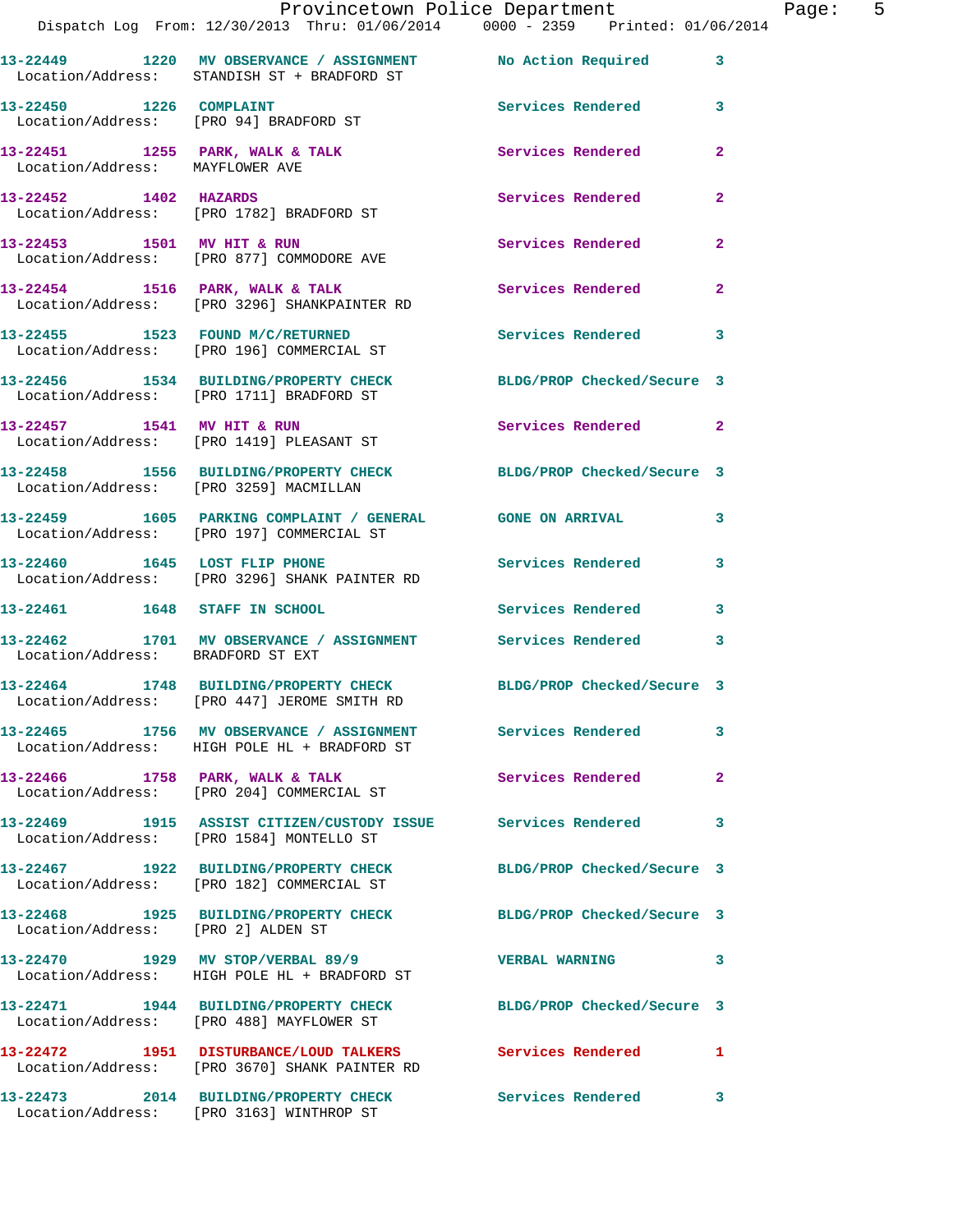|                                    |                                                                                                                      | Provincetown Police Department |                         | Page:        | 6 |
|------------------------------------|----------------------------------------------------------------------------------------------------------------------|--------------------------------|-------------------------|--------------|---|
|                                    | Dispatch Log From: 12/30/2013 Thru: 01/06/2014   0000 - 2359   Printed: 01/06/2014                                   |                                |                         |              |   |
|                                    | 13-22474 2056 PARKING COMPLAINT / GENERAL Citation/Warning Issued 3<br>Location/Address: [PRO 3670] SHANK PAINTER RD |                                |                         |              |   |
|                                    | 13-22475 2058 BUILDING/PROPERTY CHECK BLDG/PROP Checked/Secure 3<br>Location/Address: [PRO 306] COMMERCIAL ST        |                                |                         |              |   |
|                                    | 13-22476 2108 BUILDING/PROPERTY CHECK Services Rendered<br>Location/Address: [PRO 2206] COMMERCIAL ST                |                                | $\overline{3}$          |              |   |
|                                    | 13-22477 2110 BAR CHECK<br>Location/Address: [PRO 106] COMMERCIAL ST                                                 | Services Rendered              | $\overline{2}$          |              |   |
|                                    | Location/Address: [PRO 3007] HARRY KEMP WAY                                                                          |                                | $\overline{\mathbf{3}}$ |              |   |
| Location/Address: COMMERCIAL ST    | 13-22479 2155 PARK, WALK & TALK Services Rendered                                                                    |                                | $\overline{2}$          |              |   |
|                                    | 13-22480 2202 BAR CHECK<br>Location/Address: [PRO 3443] COMMERCIAL ST                                                | LICENSING/NO ACTION            | $\overline{2}$          |              |   |
|                                    | 13-22481 2210 MEDICAL EMERGENCY PATIENT REFUSAL<br>Location/Address: [PRO 3351] HARRY KEMP WAY                       |                                | $\mathbf{1}$            |              |   |
|                                    | 13-22482 2225 BUILDING/PROPERTY CHECK BLDG/PROP Checked/Secure 3<br>Location/Address: [PRO 2542] COMMERCIAL ST       |                                |                         |              |   |
|                                    | 13-22483 2322 DISTURBANCE<br>Location/Address: [PRO 3236] COMMERCIAL ST                                              | Services Rendered 1            |                         | $\mathbf{1}$ |   |
| For Date: $01/01/2014$ - Wednesday |                                                                                                                      |                                |                         |              |   |

| Location/Address: [PRO 444] HIGH POLE | 14-1 0006 BUILDING/PROPERTY CHECK BLDG/PROP Checked/Secure 3                                          |                          |                         |                 |
|---------------------------------------|-------------------------------------------------------------------------------------------------------|--------------------------|-------------------------|-----------------|
|                                       | 14-2 0017 PARK, WALK & TALK<br>Location/Address: [PRO 2222] COMMERCIAL ST                             | Services Rendered        | $\overline{2}$          |                 |
|                                       | 14-3 0026 VERBAL WRONG WAY<br>Location/Address: [PRO 37] BRADFORD ST                                  | <b>VERBAL WARNING</b>    | 3                       |                 |
|                                       | 14-4 0033 PARK, WALK & TALK<br>Location/Address: [PRO 105] COMMERCIAL ST                              | <b>Services Rendered</b> | $\overline{2}$          |                 |
|                                       | 14-5 0034 LOBBY TRAFFIC<br>Location/Address: [PRO 542] SHANK PAINTER RD                               | Services Rendered        | $\overline{2}$          | 17 <sub>1</sub> |
|                                       | 14-6 0036 VERBAL DEFECTIVE<br>Location/Address: [PRO 2577] BRADFORD ST                                | <b>VERBAL WARNING</b>    | 3                       |                 |
|                                       | 14-7 0101 ASSIST CITIZEN<br>Location/Address: [PRO 94] BRADFORD ST                                    | Services Rendered        | 3                       |                 |
| Refer To Arrest: 14-2-AR              | 14-8 0118 ARREST<br>Location/Address: [PRO 210] COMMERCIAL ST                                         | Arrest(s) Made           | 1                       |                 |
|                                       | 14-9 0124 DISORDERLY<br>Location/Address: [PRO 106] COMMERCIAL ST                                     | <b>Services Rendered</b> | $\overline{2}$          |                 |
|                                       | 14-10 0150 MV OBSERVANCE / ASSIGNMENT Services Rendered<br>Location/Address: [PRO 94] BRADFORD ST     |                          | 3                       |                 |
|                                       | 14-11 0209 ASSIST AGENCY / MUTUAL AID Services Rendered<br>Location/Address: [PRO 2754] ROUTE 6       |                          | $\overline{\mathbf{3}}$ |                 |
|                                       | 14-12 0245 BUILDING/PROPERTY CHECK Services Rendered<br>Location/Address: [PRO 2490] PROVINCELANDS RD |                          | 3                       |                 |
| 14-13 0329 LIFT ASSIST                |                                                                                                       | Services Rendered        | 1                       |                 |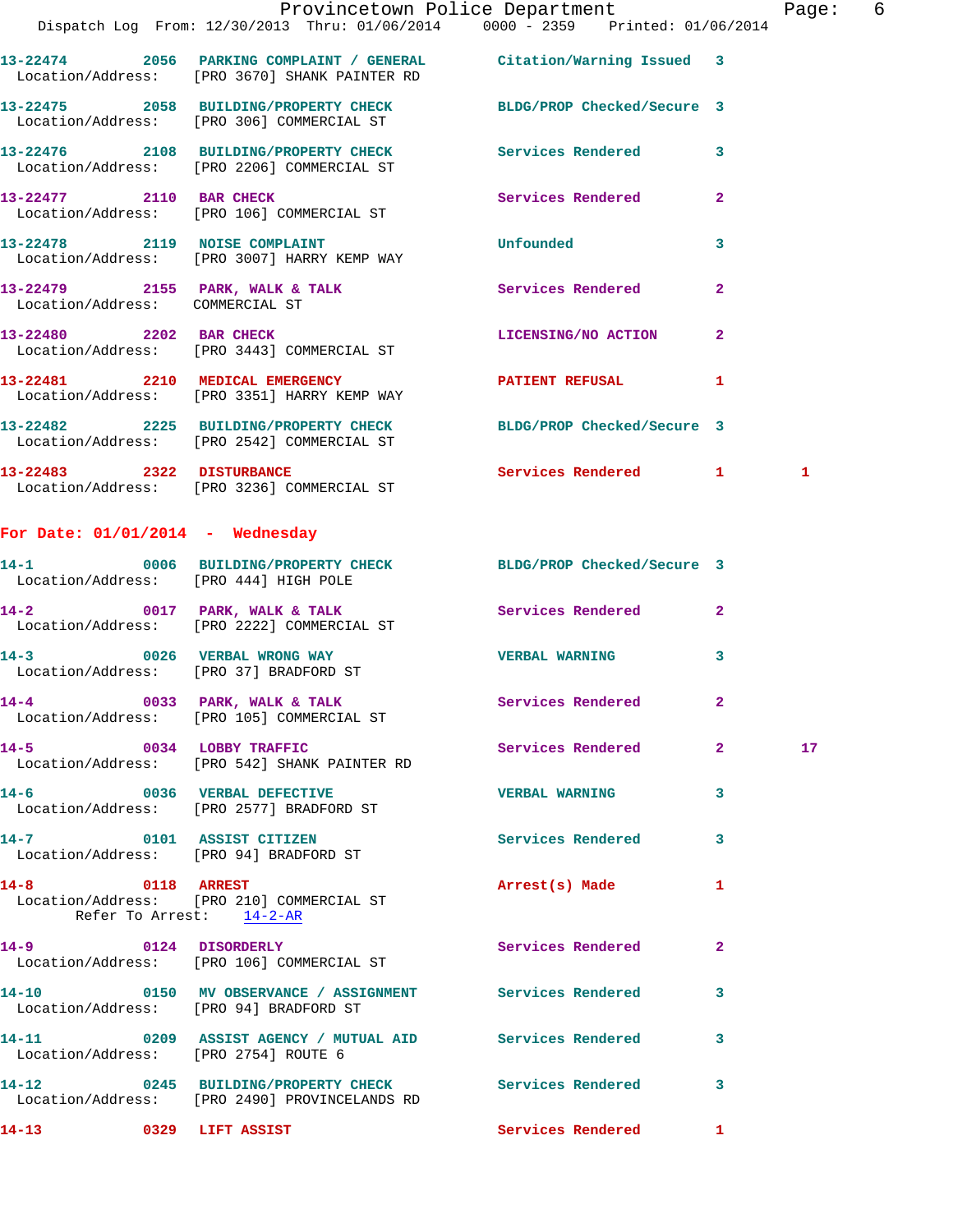|                                      | Provincetown Police Department The Page:<br>Dispatch Log From: 12/30/2013 Thru: 01/06/2014   0000 - 2359   Printed: 01/06/2014 |                     | - 7          |
|--------------------------------------|--------------------------------------------------------------------------------------------------------------------------------|---------------------|--------------|
|                                      | Location/Address: [PRO 781] CAPTAIN BERTIE RD                                                                                  |                     |              |
|                                      | 14-14 0502 BUILDING/PROPERTY CHECK Services Rendered 3<br>Location/Address: [PRO 2898] JEROME SMITH RD                         |                     |              |
|                                      | 14-15 0659 LIFT ASSIST Services Rendered 1<br>Location/Address: [PRO 781] CAPTAIN BERTIE RD                                    |                     |              |
|                                      | 14-16 0855 BUILDING/PROPERTY CHECK BLDG/PROP Checked/Secure 3<br>Location/Address: [PRO 3287] ROUTE 6                          |                     |              |
|                                      | 14-17 0859 MV OBSERVANCE / ASSIGNMENT Citation/Warning Issued 3<br>Location/Address: [PRO 3440] ROUTE 6                        |                     |              |
|                                      | 14-18 0914 IN THE HIGH SCHOOL Services Rendered 3<br>Location/Address: [PRO 569] WINSLOW ST                                    |                     |              |
|                                      | 14-19 0941 MV STOP<br>Location: ROUTE 6 0/B                                                                                    | VERBAL WARNING 3    |              |
|                                      | 14-20 1009 ASSIST CITIZEN 20 Services Rendered 3<br>Location/Address: [PRO 542] SHANK PAINTER RD                               |                     |              |
| Location/Address: [PRO 571] ALDEN ST | 14-21 1040 BUILDING/PROPERTY CHECK BLDG/PROP Checked/Secure 3                                                                  |                     |              |
|                                      | 14-22 1102 STAFF IN SCHOOL 5 Services Rendered 3                                                                               |                     |              |
|                                      | 14-23 1107 MV OBSERVANCE / ASSIGNMENT Services Rendered 3<br>Location/Address: [PRO 447] JEROME SMITH RD                       |                     |              |
|                                      | 14-24 1116 MV STOP/VERBAL 89/9  VERBAL WARNING<br>Location/Address: [PRO 539] SHANK PAINTER RD                                 |                     | 3            |
|                                      | 14-25 1223 Q5 STATEMENTS SPOKEN TO<br>Location/Address: [PRO 546] ROUTE 6                                                      |                     | $\mathbf{3}$ |
|                                      | 14-26 1228 ANIMAL ABUSE<br>Location/Address: [PRO 306] COMMERCIAL ST                                                           | Could Not Locate    | $\mathbf{2}$ |
|                                      | 14-27 1317 ASSIST CITIZEN<br>Location/Address: [PRO 542] SHANK PAINTER RD                                                      | Services Rendered 3 |              |
|                                      | 14-28 1339 BUILDING/PROPERTY CHECK BLDG/PROP Checked/Secure 3<br>Location/Address: [PRO 3317] CEMETERY RD                      |                     |              |
|                                      | 14-29 1340 BUILDING/PROPERTY CHECK BLDG/PROP Checked/Secure 3<br>Location/Address: [PRO 3318] CEMETERY RD                      |                     |              |
| 14-30 1414 MV STOP/ARREST            | Location/Address: [PRO 2490] PROVINCELANDS RD<br>Refer To Arrest: 14-3-AR                                                      | Arrest(s) Made 3    |              |
|                                      | 14-31 1503 LOST FORD KEYS<br>Location/Address: [PRO 542] SHANK PAINTER RD                                                      | Services Rendered 3 |              |
|                                      | 14-32 1556 BUILDING/PROPERTY CHECK BLDG/PROP Checked/Secure 3<br>Location/Address: [PRO 530] SHANKPAINTER RD                   |                     |              |
|                                      | 14-33 1623 BUILDING/PROPERTY CHECK BLDG/PROP Checked/Secure 3<br>Location/Address: [PRO 1638] COMMERCIAL ST                    |                     |              |
|                                      | 14-34 1640 PARK, WALK & TALK<br>Location/Address: [PRO 182] COMMERCIAL ST                                                      | Services Rendered 2 |              |
|                                      | 14-35 1718 BUILDING/PROPERTY CHECK BLDG/PROP Checked/Secure 3<br>Location/Address: [PRO 175] COMMERCIAL ST                     |                     |              |
|                                      | 14-36 1730 911 GENERAL<br>Location/Address: [PRO 440] HARRY KEMP WAY                                                           | Services Rendered 1 |              |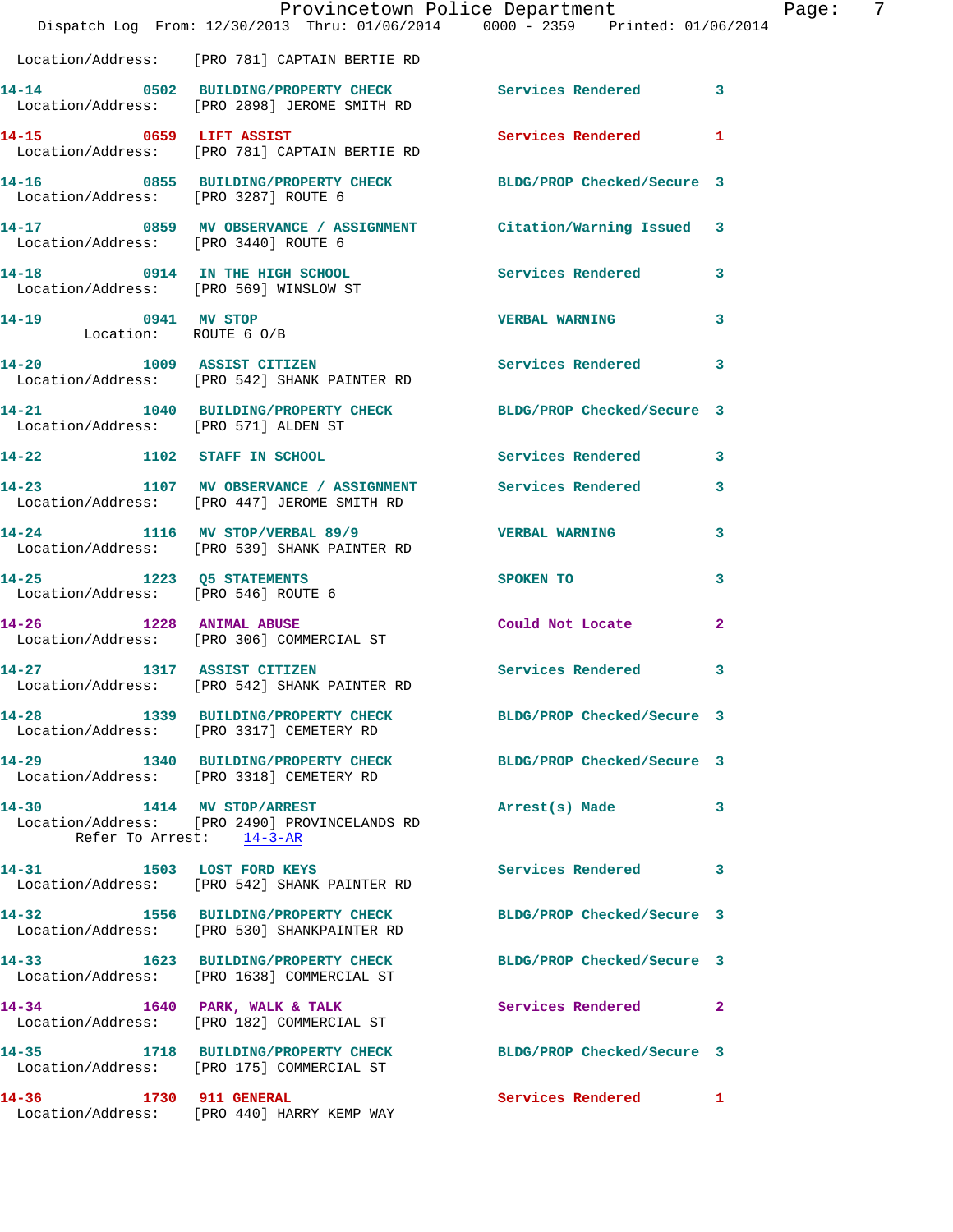|                                          | Provincetown Police Department The Page: 8                                                                  |                            |              |    |  |
|------------------------------------------|-------------------------------------------------------------------------------------------------------------|----------------------------|--------------|----|--|
|                                          | Dispatch Log From: 12/30/2013 Thru: 01/06/2014 0000 - 2359 Printed: 01/06/2014                              |                            |              |    |  |
|                                          | 14-37 1756 BUILDING/PROPERTY CHECK BLDG/PROP Checked/Secure 3<br>Location/Address: [PRO 519] RACE POINT RD  |                            |              |    |  |
|                                          | 14-38 1807 DISORDERLY<br>Location/Address: [PRO 272] COMMERCIAL ST                                          | <b>GONE ON ARRIVAL</b>     | $\mathbf{2}$ |    |  |
|                                          | 14-39 1947 MV OBSERVANCE / ASSIGNMENT Services Rendered<br>Location/Address: W VINE ST + BRADFORD ST EXT    |                            | 3            |    |  |
|                                          | 14-40 2009 BUILDING/PROPERTY CHECK BLDG/PROP Checked/Secure 3<br>Location/Address: [PRO 488] MAYFLOWER ST   |                            |              |    |  |
|                                          | 14-41 2206 BUILDING/PROPERTY CHECK BLDG/PROP Checked/Secure 3<br>Location/Address: [PRO 440] HARRY KEMP WAY |                            |              |    |  |
|                                          | 14-42 2318 BUILDING/PROPERTY CHECK BLDG/PROP Checked/Secure 3<br>Location/Address: [PRO 2483] COMMERCIAL ST |                            |              |    |  |
|                                          | 14-43 2349 BUILDING/PROPERTY CHECK Services Rendered<br>Location/Address: [PRO 2490] PROVINCELANDS RD       |                            | 3            |    |  |
|                                          | 14-44 2356 BUILDING/PROPERTY CHECK BLDG/PROP Checked/Secure 3<br>Location/Address: [PRO 306] COMMERCIAL ST  |                            |              |    |  |
| For Date: $01/02/2014$ - Thursday        |                                                                                                             |                            |              |    |  |
| $14 - 45$                                | 0005 LOBBY TRAFFIC<br>Location/Address: [PRO 542] SHANK PAINTER RD                                          | Services Rendered 2        |              | 25 |  |
|                                          | 14-46 0011 MV ALARM<br>Location/Address: [PRO 526] RYDER ST EXT                                             | No Action Required         | -2           |    |  |
|                                          | 14-47 0035 BUILDING/PROPERTY CHECK Services Rendered<br>Location/Address: [PRO 391] COMMERCIAL ST           |                            | 3            |    |  |
|                                          | 14-48 0042 MV OBSERVANCE / ASSIGNMENT Services Rendered                                                     |                            | 3            |    |  |
| Location/Address: [PRO 2577] BRADFORD ST |                                                                                                             |                            |              |    |  |
| 14-49 0330 SNOW REMOVAL                  | Location: TOWN OF PROVINCETOWN                                                                              | No Action Required         | $\mathbf{2}$ |    |  |
| 14-50                                    | 0356 BUILDING/PROPERTY CHECK<br>Location/Address: [PRO 530] SHANKPAINTER RD                                 | BLDG/PROP Checked/Secure 3 |              |    |  |
| 14-51                                    | 0521 BUILDING/PROPERTY CHECK<br>Location/Address: [PRO 2898] JEROME SMITH RD                                | BLDG/PROP Checked/Secure 3 |              |    |  |
| 14-52                                    | 0554 BUILDING/PROPERTY CHECK<br>Location/Address: [PRO 3256] COMMERCIAL ST                                  | BLDG/PROP Checked/Secure 3 |              |    |  |
| 14–53                                    | 0556 BUILDING/PROPERTY CHECK<br>Location/Address: [PRO 106] COMMERCIAL ST                                   | BLDG/PROP Checked/Secure 3 |              |    |  |

**14-54 0606 BUILDING/PROPERTY CHECK BLDG/PROP Checked/Secure 3**  Location/Address: [PRO 545] SHANKPAINTER RD

**14-56 0700 BUILDING/PROPERTY CHECK BLDG/PROP Checked/Secure 3**  Location/Address: [PRO 3287] ROUTE 6

Location/Address: [PRO 2818] CONWELL ST

Location/Address: [PRO 569] WINSLOW ST

 Location/Address: [PRO 3318] CEMETERY RD Location/Address: [PRO 2898] JEROME SMITH RD

**14-57 0739 MV OBSERVANCE / ASSIGNMENT Services Rendered 3 14-58 0756 BUILDING/PROPERTY CHECK BLDG/PROP Checked/Secure 3 14-59 0804 BUILDING/PROPERTY CHECK BLDG/PROP Checked/Secure 3** 

**14-60 0811 OUT AT THE SCHOOL Services Rendered 3**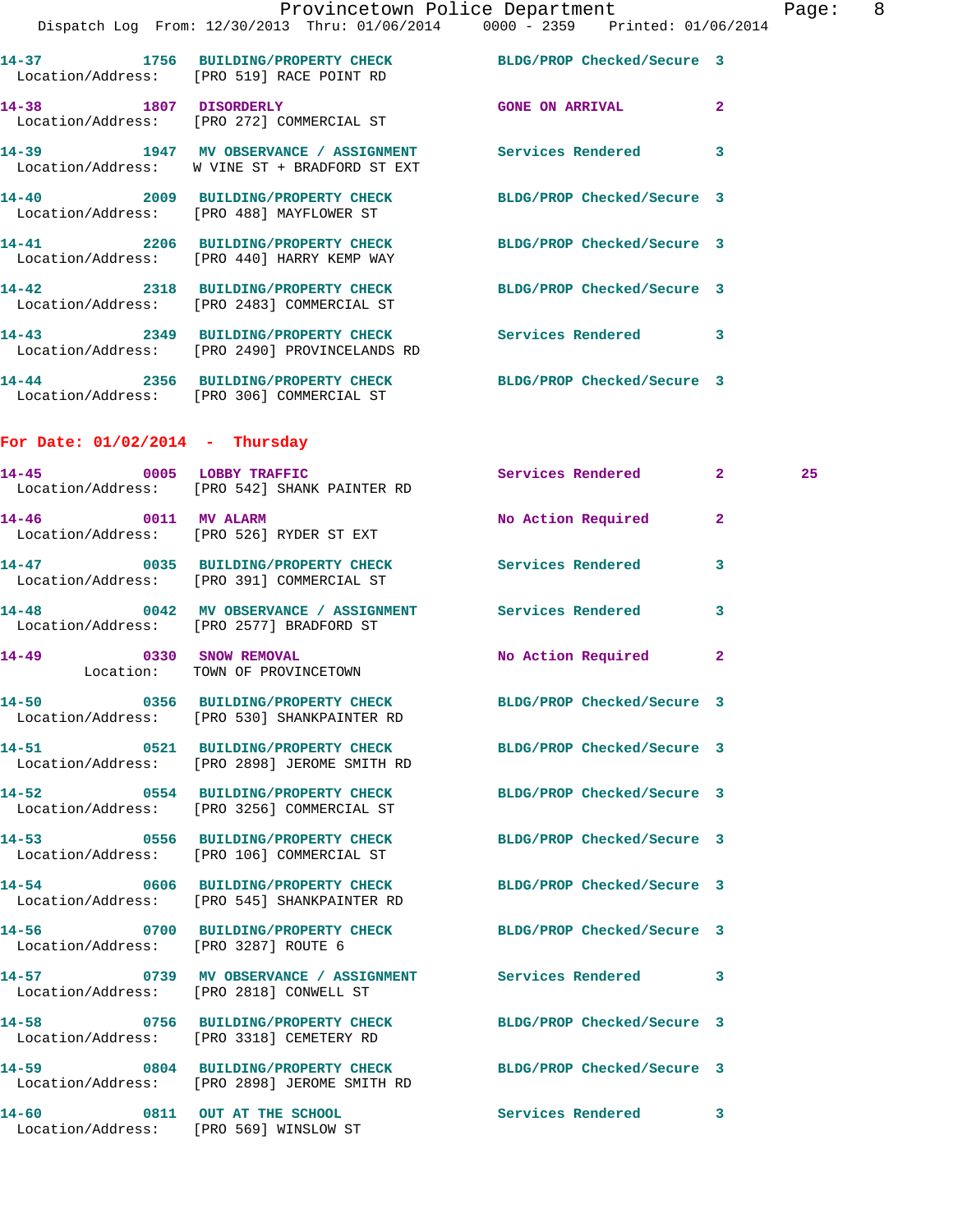|                                                                       | 14-61 0838 DOG BITE PAST OCCURRED<br>Location/Address: [PRO 1570] FISHBURN CT                                  | Services Rendered<br>$\sim$ 2 |                         |
|-----------------------------------------------------------------------|----------------------------------------------------------------------------------------------------------------|-------------------------------|-------------------------|
| 14-63 0851 COMPLAINT                                                  | Location/Address: [PRO 3007] HARRY KEMP WAY                                                                    | Services Rendered             | $\overline{\mathbf{3}}$ |
|                                                                       | 14-62 0926 BUILDING/PROPERTY CHECK<br>Location/Address: [PRO 2543] MACMILLAN WHARF                             | BLDG/PROP Checked/Secure 3    |                         |
| 14-64 0947 WIRES DOWN                                                 | Location/Address: [PRO 2418] JOHNSON ST                                                                        | Services Rendered 2           |                         |
|                                                                       | 14-65 1005 BUILDING/PROPERTY CHECK<br>Location/Address: [PRO 2206] COMMERCIAL ST                               | BLDG/PROP Checked/Secure 3    |                         |
| 14-66 1137 FOLLOW UP<br>Refer To Arrest: 14-3-AR                      | Location/Address: [PRO 542] SHANK PAINTER RD                                                                   | Services Rendered             | $\mathbf{2}$            |
| 14-67 1137 SNOW BAN                                                   | Location/Address: [PRO 542] SHANK PAINTER RD                                                                   | <b>Services Rendered</b>      | 3                       |
| 14-68 1217 INJURED SEAGULL                                            | Location/Address: [PRO 3259] MACMILLAN WHARF                                                                   | Services Rendered             | $\mathbf{2}$            |
| 14-69 1400 ASSIST HARWICH PD                                          | Location/Address: [PRO 1261] COMMERCIAL ST                                                                     | Services Rendered             | $\mathbf{2}$            |
| 14-70 1402 HAZARDS                                                    |                                                                                                                | Services Rendered             | $\overline{2}$          |
| 14-71 1415 HAZARDS                                                    | Location/Address: MONTELLO ST + COMMERCIAL ST                                                                  | Services Rendered             | $\overline{\mathbf{2}}$ |
| 14-72<br>Location/Address: COMMERCIAL ST                              | 1435 BOAT/HARBORMASTER                                                                                         | Services Rendered             | $\overline{2}$          |
| 14-73 1449 MEDICAL EMERGENCY<br>Location/Address: [PRO 3222] ALDEN ST |                                                                                                                | Services Rendered 1           |                         |
| 14-74                                                                 | 1506 ALARM - GENERAL<br>Location/Address: [PRO 2627] CREEK HILL RD                                             | BLDG/PROP Checked/Secure 1    |                         |
| 14-75 1526 BOAT/HARBORMASTER                                          | Location/Address: [PRO 2543] MACMILLAN WHARF                                                                   | Services Rendered             | $\mathbf{2}$            |
|                                                                       | 14-76 1535 PARK, WALK & TALK<br>Location/Address: [PRO 3296] SHANKPAINTER RD                                   | Services Rendered 2           |                         |
| 14-77 1555 BOAT/WATER RESCUE                                          | Location/Address: [PRO 106] COMMERCIAL ST                                                                      | <b>Services Rendered</b>      | $\mathbf{2}$            |
| 14-78 1629 MEDICAL EMERGENCY                                          | Location/Address: [PRO 690] ATWOOD AVE                                                                         | Transported to Hospital 1     |                         |
|                                                                       | 14-79 1704 PARKING COMPLAINT / GENERAL Citation/Warning Issued 3<br>Location/Address: [PRO 2574] COMMERCIAL ST |                               |                         |
| 14-80 1734 ASSIST CITIZEN                                             | Location/Address: [PRO 3037] COMMERCIAL ST                                                                     | Services Rendered             | $\mathbf{3}$            |
|                                                                       | 14-81 1825 PARKING COMPLAINT / GENERAL Citation/Warning Issued 3<br>Location/Address: [PRO 306] COMMERCIAL ST  |                               |                         |
| 14-82                                                                 | 1840 PARK, WALK & TALK<br>Location/Address: [PRO 105] COMMERCIAL ST                                            | <b>Services Rendered</b>      | $\overline{2}$          |
|                                                                       | 14-83 2000 FD STORM STANDBY<br>Location/Address: [PRO 1892] SHANK PAINTER RD                                   | <b>Services Rendered</b>      | 3                       |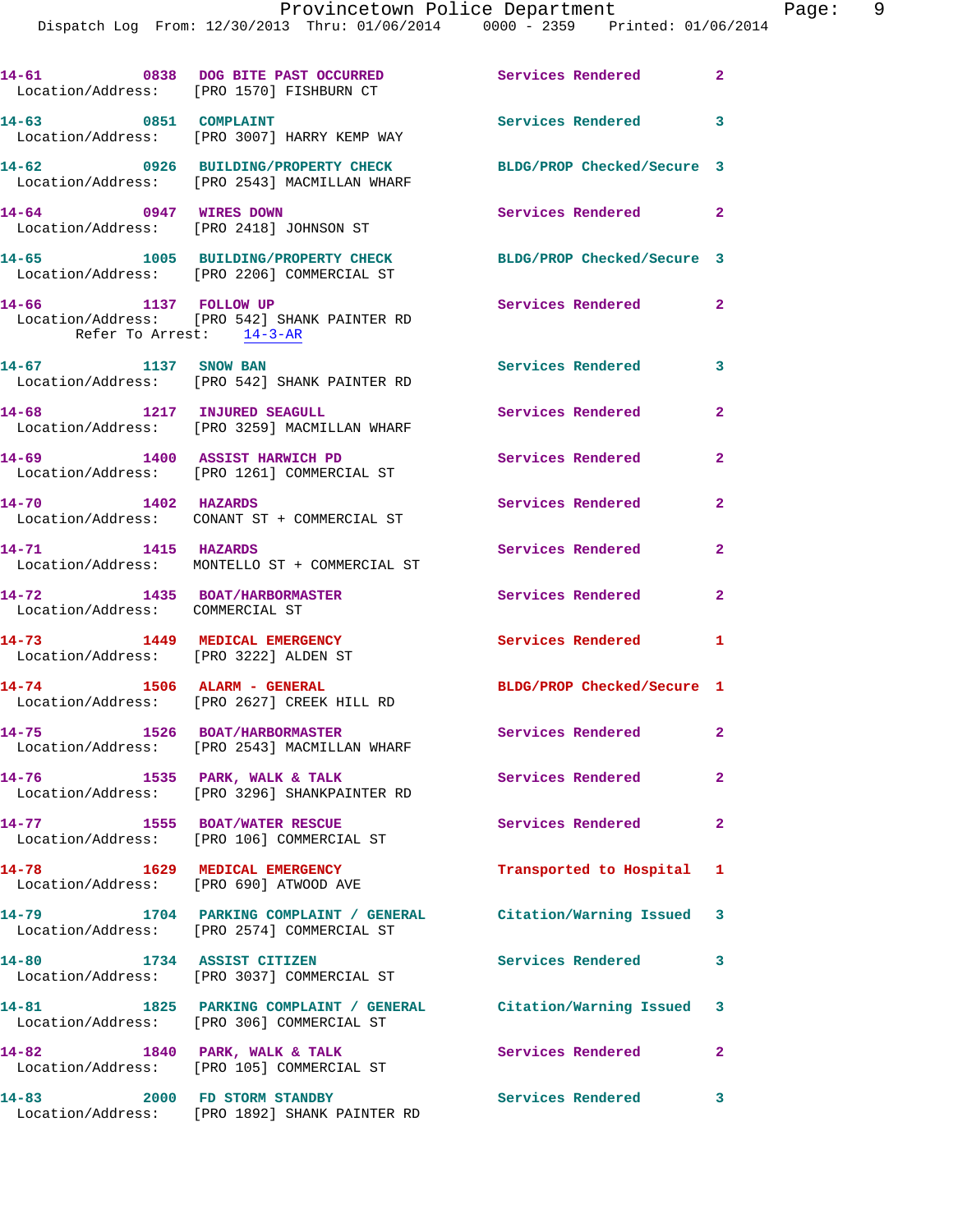|                                      | Provincetown Police Department                                                                                |                    |              | Page |
|--------------------------------------|---------------------------------------------------------------------------------------------------------------|--------------------|--------------|------|
|                                      | Dispatch Log From: 12/30/2013 Thru: 01/06/2014 0000 - 2359 Printed: 01/06/2014                                |                    |              |      |
|                                      | 14-84 2018 BUILDING/PROPERTY CHECK BLDG/PROP Checked/Secure 3<br>Location/Address: [PRO 1711] BRADFORD ST     |                    |              |      |
|                                      | 14-85 2032 BUILDING/PROPERTY CHECK BLDG/PROP Checked/Secure 3<br>Location/Address: [PRO 2483] COMMERCIAL ST   |                    |              |      |
|                                      | 14-86 2043 PARKING COMPLAINT / GENERAL Vehicle Towed<br>Location/Address: [PRO 2397] PEARL ST                 |                    | 3            |      |
|                                      | 14-87 2206 SUSPICIOUS M/V No Action Required<br>Location/Address: [PRO 3430] COMMERCIAL ST                    |                    | $\mathbf{2}$ |      |
|                                      | 14-88 2212 ASSIST CITIZEN<br>Location: BREWSTER ST TO TINY'S WAY                                              | Services Rendered  | 3            |      |
|                                      | 14-89 2216 MEDICAL EMERGENCY PATIENT REFUSAL<br>Location/Address: [PRO 3222] ALDEN ST                         |                    | 1            |      |
|                                      | 14-90 2322 BUILDING/PROPERTY CHECK Services Rendered<br>Location/Address: [PRO 391] COMMERCIAL ST             |                    | 3            |      |
|                                      | 14-91 2324 BUILDING/PROPERTY CHECK Services Rendered<br>Location/Address: [PRO 571] ALDEN ST                  |                    | 3            |      |
|                                      | 14-92 2336 BUILDING/PROPERTY CHECK BLDG/PROP Checked/Secure 3<br>Location/Address: [PRO 3259] MACMILLAN WHARF |                    |              |      |
| For Date: $01/03/2014$ - Friday      |                                                                                                               |                    |              |      |
|                                      | 14-94 0004 BUILDING/PROPERTY CHECK BLDG/PROP Checked/Secure 3<br>Location/Address: [PRO 3296] SHANKPAINTER RD |                    |              |      |
|                                      | 14-93 0005 LOBBY TRAFFIC Services Rendered 2<br>Location/Address: [PRO 542] SHANK PAINTER RD                  |                    |              | 13   |
|                                      | 14-95 0009 BUILDING/PROPERTY CHECK Services Rendered 3<br>Location/Address: [PRO 394] COMMERCIAL ST           |                    |              |      |
|                                      | 14-96 0017 BUILDING/PROPERTY CHECK BLDG/PROP Checked/Secure 3<br>Location/Address: [PRO 106] COMMERCIAL ST    |                    |              |      |
|                                      | 14-97 0045 MV OBSERVANCE / ASSIGNMENT Services Rendered 3<br>Location/Address: [PRO 2577] BRADFORD ST         |                    |              |      |
|                                      | 14-98 0048 BUILDING/PROPERTY CHECK BLDG/PROP Checked/Secure 3<br>Location/Address: [PRO 306] COMMERCIAL ST    |                    |              |      |
| 14-99                                | 0054 MV DISABLED<br>Location/Address: BRADFORD ST EXT + PROVINCELANDS RD                                      | No Action Required | $\mathbf{2}$ |      |
|                                      | 14-100 0215 BUILDING/PROPERTY CHECK Services Rendered<br>Location/Address: [PRO 2206] COMMERCIAL ST           |                    | 3            |      |
|                                      | 14-101 0228 BUILDING/PROPERTY CHECK BLDG/PROP Checked/Secure 3<br>Location/Address: [PRO 488] MAYFLOWER AVE   |                    |              |      |
|                                      | 14-103 0446 BUILDING/PROPERTY CHECK BLDG/PROP Checked/Secure 3<br>Location/Address: [PRO 1638] COMMERCIAL ST  |                    |              |      |
| Location/Address: [PRO 2479] ROUTE 6 | 14-105 0706 BUILDING/PROPERTY CHECK BLDG/PROP Checked/Secure 3                                                |                    |              |      |
|                                      | 14-104 0710 ASSIST CITIZEN<br>Location/Address: [PRO 3121] COMMERCIAL ST                                      | Services Rendered  | 3            |      |
| 14-106                               | 0726 BUILDING/PROPERTY CHECK BLDG/PROP Checked/Secure 3<br>Location/Address: [PRO 2206] COMMERCIAL ST         |                    |              |      |
| 14-107                               | 0748 BUILDING/PROPERTY CHECK BLDG/PROP Checked/Secure 3                                                       |                    |              |      |

Location/Address: [PRO 2543] MACMILLAN WHARF

age: 10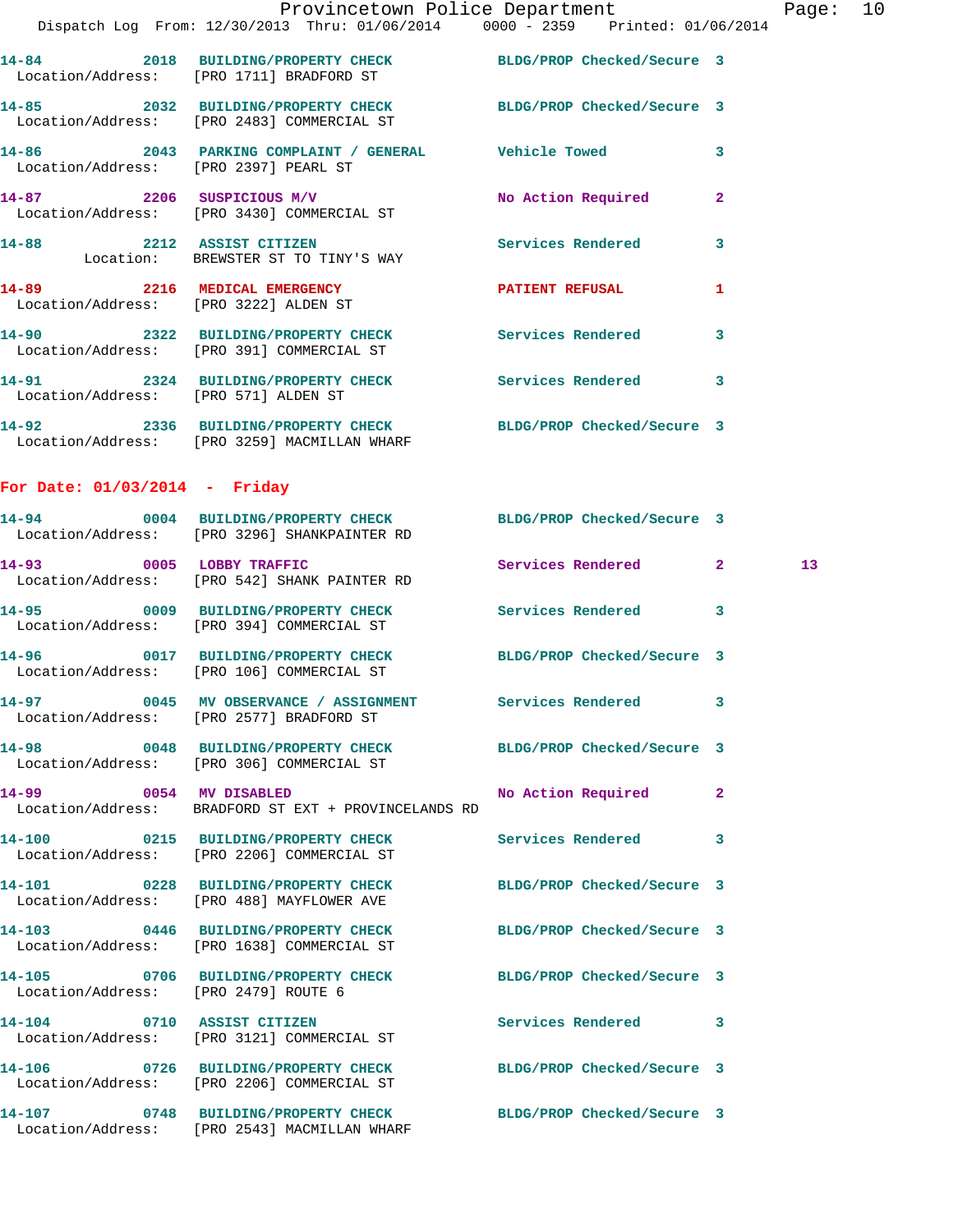| 14-108 0805 MV DISABLED                                                | Location/Address: [PRO 539] SHANK PAINTER RD                                                          | Removed Hazard             | $\overline{\mathbf{2}}$    |
|------------------------------------------------------------------------|-------------------------------------------------------------------------------------------------------|----------------------------|----------------------------|
| Location/Address: [PRO 2521] ROUTE 6                                   | 14-109 0836 BUILDING/PROPERTY CHECK                                                                   | BLDG/PROP Checked/Secure 3 |                            |
| 14-110 0844 MV DISABLED                                                | Location/Address: [PRO 1892] SHANK PAINTER RD                                                         | Services Rendered          | $\overline{\phantom{0}}$ 2 |
| 14-111 0959 PSYCH D.O.T.<br>Location/Address: [PRO 3222] ALDEN ST      |                                                                                                       | Transported to Hospital 1  |                            |
| 14-112 1003 ASSIST CITIZEN                                             | Location/Address: [PRO 43] BRADFORD ST                                                                | Services Rendered 3        |                            |
|                                                                        | 14-114 1135 ASSIST H/M OFFICE<br>Location/Address: [PRO 2483] COMMERCIAL ST                           | <b>Services Rendered</b>   | 3                          |
| 14-113 1136 NOTIFY WATER DEPT                                          | Location/Address: POINT ST + COMMERCIAL ST                                                            | Services Rendered 3        |                            |
|                                                                        | 14-115 1246 WIRES SPARKING<br>Location/Address: [PRO 3430] COMMERCIAL ST                              | <b>Services Rendered</b>   | $\mathbf{2}$               |
|                                                                        | 14-116 1253 BUILDING/PROPERTY CHECK<br>Location/Address: [PRO 516] RACE POINT RD                      | BLDG/PROP Checked/Secure 3 |                            |
| 14-117 1305 MV STOP<br>Location/Address: [PRO 2513] ROUTE 6            |                                                                                                       | <b>VERBAL WARNING</b>      | 3                          |
| 14-118 1319 ASSIST WATER DEPT                                          | Location/Address: KENDALL LN + CONWAY ST                                                              | Services Rendered          | $\mathbf{3}$               |
| 14-119 1353 SNOW REMOVAL                                               | Location/Address: [PRO 542] SHANK PAINTER RD                                                          | <b>Services Rendered</b>   | $\overline{\phantom{a}}$ 3 |
| Location/Address: BRADFORD ST                                          | 14-120 1412 BUILDING/PROPERTY CHECK                                                                   | BLDG/PROP Checked/Secure 3 |                            |
| 14-121 1519 MV COMPLAINT                                               | Location/Address: [PRO 1542] COMMERCIAL ST                                                            | <b>Services Rendered</b> 2 |                            |
| 14-123 1600 FUNERAL PARKING                                            | Location/Address: [PRO 1809] COMMERCIAL ST                                                            | Services Rendered 3        |                            |
| 14-122 1601 MV DISABLED                                                | Location/Address: [PRO 1809] COMMERCIAL ST                                                            | Vehicle Towed              |                            |
| Location/Address: MAYFLOWER AVE                                        | 14-124 1646 COMPLAINT/WALL OF SNOW Services Rendered 3                                                |                            |                            |
|                                                                        | 14-125 1709 ASSIST AGENCY / MUTUAL AID Services Rendered<br>Location/Address: [PRO 519] COMMERCIAL ST |                            | $\mathbf{3}$               |
| 14-126 1748 ASSIST CITIZEN<br>Location/Address: [PRO 1615] BANGS ST    |                                                                                                       | Services Rendered 3        |                            |
|                                                                        | 14-127 1749 WATER BUBBLING FROM STREET Services Rendered<br>Location/Address: [PRO 285] COMMERCIAL ST |                            | 3                          |
|                                                                        | 14-128 1922 SNOW PLOWING ASSIST<br>Location/Address: CENTER ST + BRADFORD ST                          | Services Rendered          | $\overline{\mathbf{3}}$    |
| 14-129 2020 MISSING PERSON                                             | Location/Address: [PRO 542] SHANK PAINTER RD                                                          | <b>Services Rendered</b> 1 |                            |
| 14-130 2153 MEDICAL EMERGENCY<br>Location/Address: [PRO 3222] ALDEN ST |                                                                                                       | <b>PATIENT REFUSAL</b>     | $\mathbf{1}$               |

**14-131 2323 BUILDING/PROPERTY CHECK Services Rendered 3**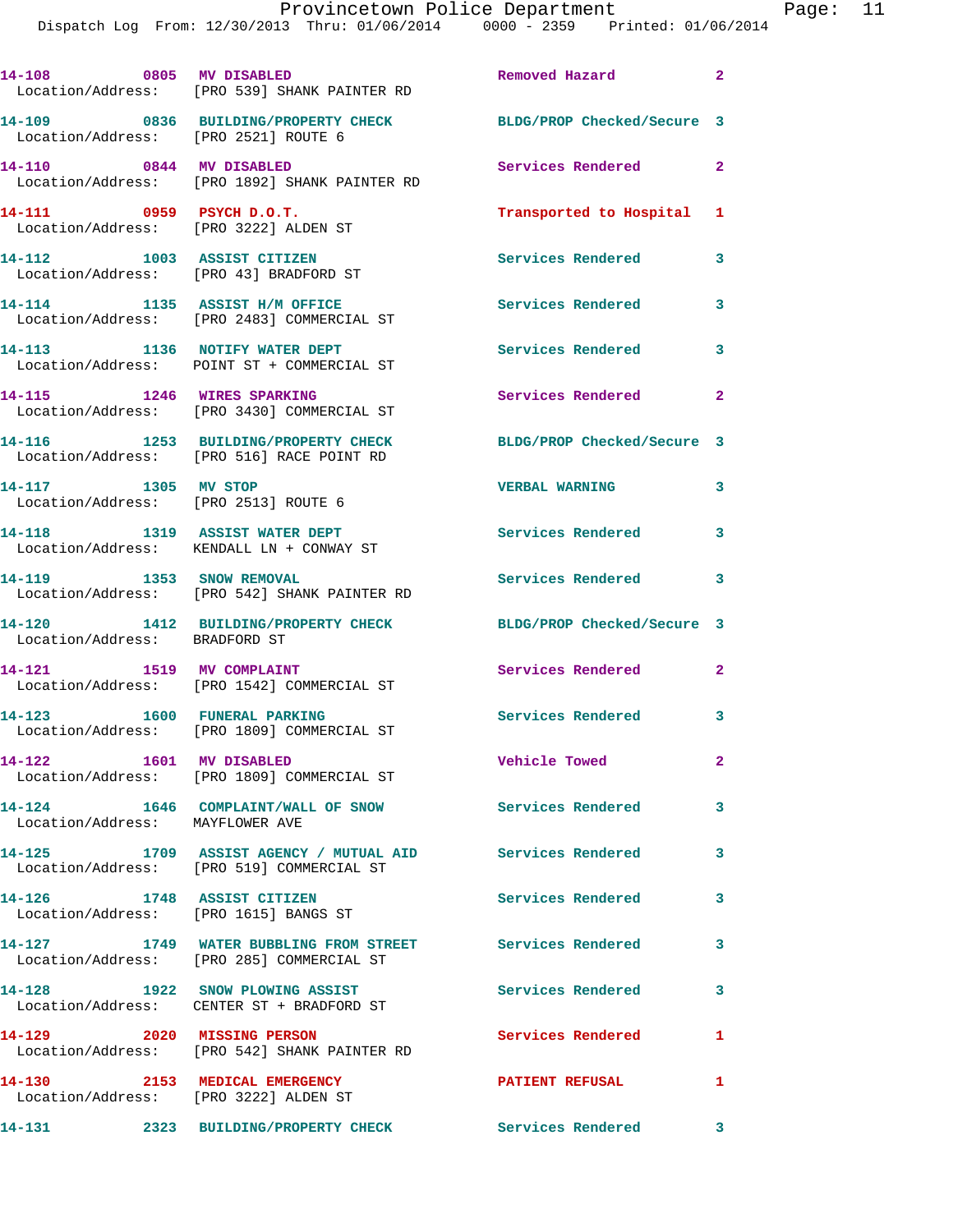|                                                            |                                                                                                                | Provincetown Police Department                                                 | Page: 12 |
|------------------------------------------------------------|----------------------------------------------------------------------------------------------------------------|--------------------------------------------------------------------------------|----------|
|                                                            |                                                                                                                | Dispatch Log From: 12/30/2013 Thru: 01/06/2014 0000 - 2359 Printed: 01/06/2014 |          |
|                                                            | Location/Address: [PRO 2483] COMMERCIAL ST                                                                     |                                                                                |          |
|                                                            | 14-132 2328 BUILDING/PROPERTY CHECK BLDG/PROP Checked/Secure 3<br>Location/Address: [PRO 3259] MACMILLAN WHARF |                                                                                |          |
|                                                            | Location/Address: [PRO 391] COMMERCIAL ST                                                                      |                                                                                |          |
| For Date: $01/04/2014$ - Saturday                          |                                                                                                                |                                                                                |          |
|                                                            | 14-134 0020 LOBBY TRAFFIC<br>Location/Address: [PRO 542] SHANK PAINTER RD                                      | Services Rendered 2                                                            | 19       |
|                                                            | 14-135 0045 BUILDING/PROPERTY CHECK<br>Location/Address: [PRO 106] COMMERCIAL ST                               | Services Rendered<br>3                                                         |          |
|                                                            | 14-136 0046 BUILDING/PROPERTY CHECK<br>Location/Address: [PRO 2499] RACE POINT RD                              | <b>Services Rendered</b><br>3                                                  |          |
|                                                            | 14-137 0057 BUILDING/PROPERTY CHECK<br>Location/Address: [PRO 341] COMMERCIAL ST                               | BLDG/PROP Checked/Secure 3                                                     |          |
|                                                            | 14-138 0103 BUILDING/PROPERTY CHECK<br>Location/Address: [PRO 519] RACE POINT RD                               | BLDG/PROP Checked/Secure 3                                                     |          |
|                                                            | 14-139 0139 BUILDING/PROPERTY CHECK<br>Location/Address: [PRO 488] MAYFLOWER ST                                | BLDG/PROP Checked/Secure 3                                                     |          |
|                                                            | 14-140 0156 BUILDING/PROPERTY CHECK<br>Location/Address: [PRO 596] COMMERCIAL ST                               | BLDG/PROP Checked/Secure 3                                                     |          |
|                                                            | 14-141 0258 BUILDING/PROPERTY CHECK<br>Location/Address: [PRO 338] SHANKPAINTER RD                             | Services Rendered 3                                                            |          |
|                                                            | 14-142 0504 BUILDING/PROPERTY CHECK<br>Location/Address: [PRO 595] BRADFORD ST                                 | BLDG/PROP Checked/Secure 3                                                     |          |
|                                                            | 14-143 0510 BUILDING/PROPERTY CHECK<br>Location/Address: [PRO 545] SHANK PAINTER RD                            | BLDG/PROP Checked/Secure 3                                                     |          |
|                                                            | 14-144 0520 BUILDING/PROPERTY CHECK BLDG/PROP Checked/Secure 3<br>Location/Address: [PRO 182] COMMERCIAL ST    |                                                                                |          |
|                                                            | 14-145 0523 BUILDING/PROPERTY CHECK<br>Location/Address: [PRO 2206] COMMERCIAL ST                              | Services Rendered 3                                                            |          |
|                                                            | 14-146 0550 BUILDING/PROPERTY CHECK<br>Location/Address: [PRO 530] SHANKPAINTER RD                             | BLDG/PROP Checked/Secure 3                                                     |          |
|                                                            | 14-147 0618 BUILDING/PROPERTY CHECK<br>Location/Address: [PRO 3030] TIN PAN ALLEY RD                           | BLDG/PROP Checked/Secure 3                                                     |          |
| 14-148 0712 MV DISABLED<br>Location/Address: MAYFLOWER AVE |                                                                                                                | Services Rendered 2                                                            |          |
|                                                            | 14-149 0715 BUILDING/PROPERTY CHECK<br>Location/Address: [PRO 2543] MACMILLAN WHARF                            | BLDG/PROP Checked/Secure 3                                                     |          |
|                                                            | 14-150 0801 BUILDING/PROPERTY CHECK<br>Location/Address: [PRO 2898] JEROME SMITH RD                            | BLDG/PROP Checked/Secure 3                                                     |          |
| 14-151 0814 FOLLOW UP                                      | Location/Address: [PRO 542] SHANK PAINTER RD                                                                   | Services Rendered<br>$\mathbf{2}$                                              |          |
| 14-152 0825 INJURED COYOTE                                 | Location/Address: [PRO 934] FRANKLIN ST                                                                        | Services Rendered<br>$\mathbf{2}$                                              |          |
| 14-154 0838 SNOW REMOVAL                                   | Location/Address: [PRO 542] SHANK PAINTER RD                                                                   | Citation/Warning Issued 3                                                      |          |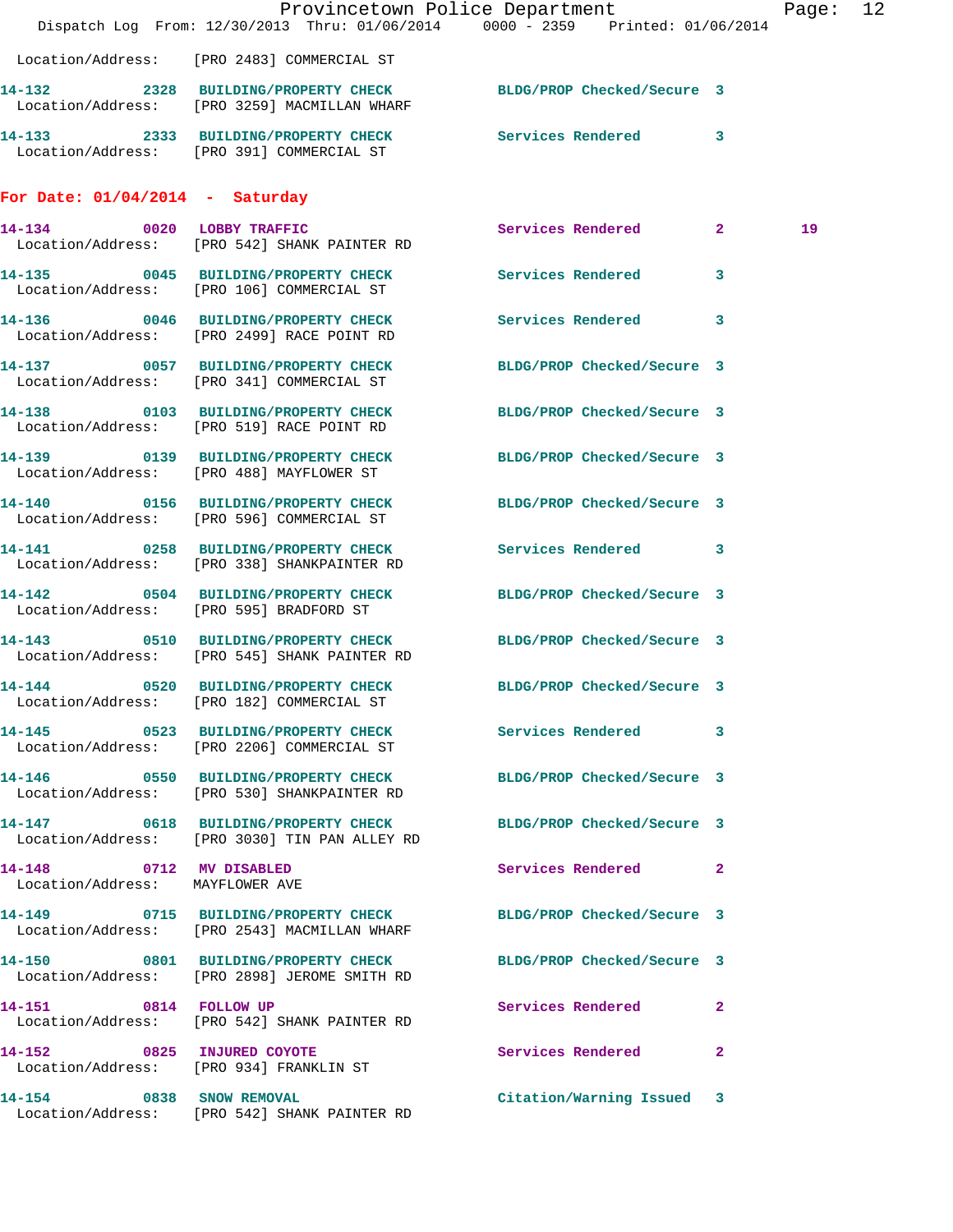|                                  | Provincetown Police Department The Page: 13<br>Dispatch Log From: 12/30/2013 Thru: 01/06/2014   0000 - 2359   Printed: 01/06/2014 |                            |              |  |
|----------------------------------|-----------------------------------------------------------------------------------------------------------------------------------|----------------------------|--------------|--|
|                                  | 14-153 0840 ALARM - GENERAL Services Rendered 1<br>Location/Address: [PRO 440] HARRY KEMP WAY                                     |                            |              |  |
|                                  | 14-155 0857 ASSIST CITIZEN<br>Location/Address: [PRO 43] BRADFORD ST                                                              | Services Rendered 3        |              |  |
|                                  | 14-156 0914 WATER CALL<br>Location/Address: [PRO 520] SANDY HILL LN                                                               | Services Rendered          | 3            |  |
| Location/Address: HIGH POLE HILL | 14-157 0922 MV OBSERVANCE / ASSIGNMENT Services Rendered                                                                          |                            | 3            |  |
|                                  | 14-158 0923 ANIMAL CALL<br>Location/Address: [PRO 3121] COMMERCIAL ST                                                             | Services Rendered          | $\mathbf{2}$ |  |
| Location/Address: HIGH POLE HILL | 14-159 0925 MV OBSERVANCE / ASSIGNMENT No Action Required                                                                         |                            | 3            |  |
|                                  | 14-160 1001 ALARM - GENERAL<br>Location/Address: [PRO 1238] MILLER HILL RD                                                        | Services Rendered 1        |              |  |
|                                  | 14-161 1030 BUILDING/PROPERTY CHECK BLDG/PROP Checked/Secure 3<br>Location/Address: [PRO 488] MAYFLOWER AVE                       |                            |              |  |
|                                  | 14-162 1039 BUILDING/PROPERTY CHECK BLDG/PROP Checked/Secure 3<br>Location/Address: [PRO 2500] COMMERCIAL ST                      |                            |              |  |
|                                  | 14-163 1042 COMPLAINT<br>Location/Address: [PRO 1202] COMMERCIAL ST                                                               | Services Rendered 3        |              |  |
| 14-164 1107 MV STOP              | Location/Address: [PRO 3287] ROUTE 6                                                                                              | BLDG/PROP Checked/Secure 3 |              |  |
|                                  | 14-165 1131 BUILDING/PROPERTY CHECK Services Rendered 3<br>Location/Address: [PRO 516] RACE POINT RD                              |                            |              |  |
|                                  | 14-166 1132 CRUISER ESCORT<br>Location/Address: [PRO 1645] HARRY KEMP WAY                                                         | Services Rendered 3        |              |  |
|                                  | 14-167 1135 MV COMPLAINT<br>Location/Address: BANGS ST + COMMERCIAL ST                                                            | Services Rendered          | $\mathbf{2}$ |  |
|                                  | 14-168 1233 BUILDING/PROPERTY CHECK<br>Location/Address: [PRO 444] HIGH POLE HILL                                                 | BLDG/PROP Checked/Secure 3 |              |  |
|                                  | 14-170 1241 BUILDING/PROPERTY CHECK BLDG/PROP Checked/Secure 3<br>Location/Address: [PRO 2483] COMMERCIAL ST                      |                            |              |  |
|                                  | 14-171 1309 BUILDING/PROPERTY CHECK<br>Location/Address: [PRO 3317] CEMETERY RD                                                   | BLDG/PROP Checked/Secure 3 |              |  |
|                                  | 14-172 1309 BUILDING/PROPERTY CHECK<br>Location/Address: [PRO 3318] CEMETERY RD                                                   | BLDG/PROP Checked/Secure 3 |              |  |
|                                  | 14-173 1312 PARK, WALK & TALK<br>Location/Address: [PRO 285] COMMERCIAL ST                                                        | Services Rendered          | $\mathbf{2}$ |  |
|                                  | 14-174 1327 MV COMPLAINT<br>Location/Address: [PRO 2206] COMMERCIAL ST                                                            | Services Rendered          | 2            |  |
|                                  | 14-180 1413 STAFF IN SCHOOL<br>Location/Address: [PRO 569] WINSLOW ST                                                             | Services Rendered          | 3            |  |
| 14-175 1421 HAZARDS              | Location/Address: [PRO 2206] COMMERCIAL ST                                                                                        | Services Rendered          | 2            |  |
| 14-176 1437 PET PANTRY           | Location/Address: [PRO 988] MECHANIC ST                                                                                           | Services Rendered          | $\mathbf{2}$ |  |
|                                  | 14-177 1604 WATER CALL<br>Location/Address: [PRO 1952] COMMERCIAL ST                                                              | Services Rendered          | 3            |  |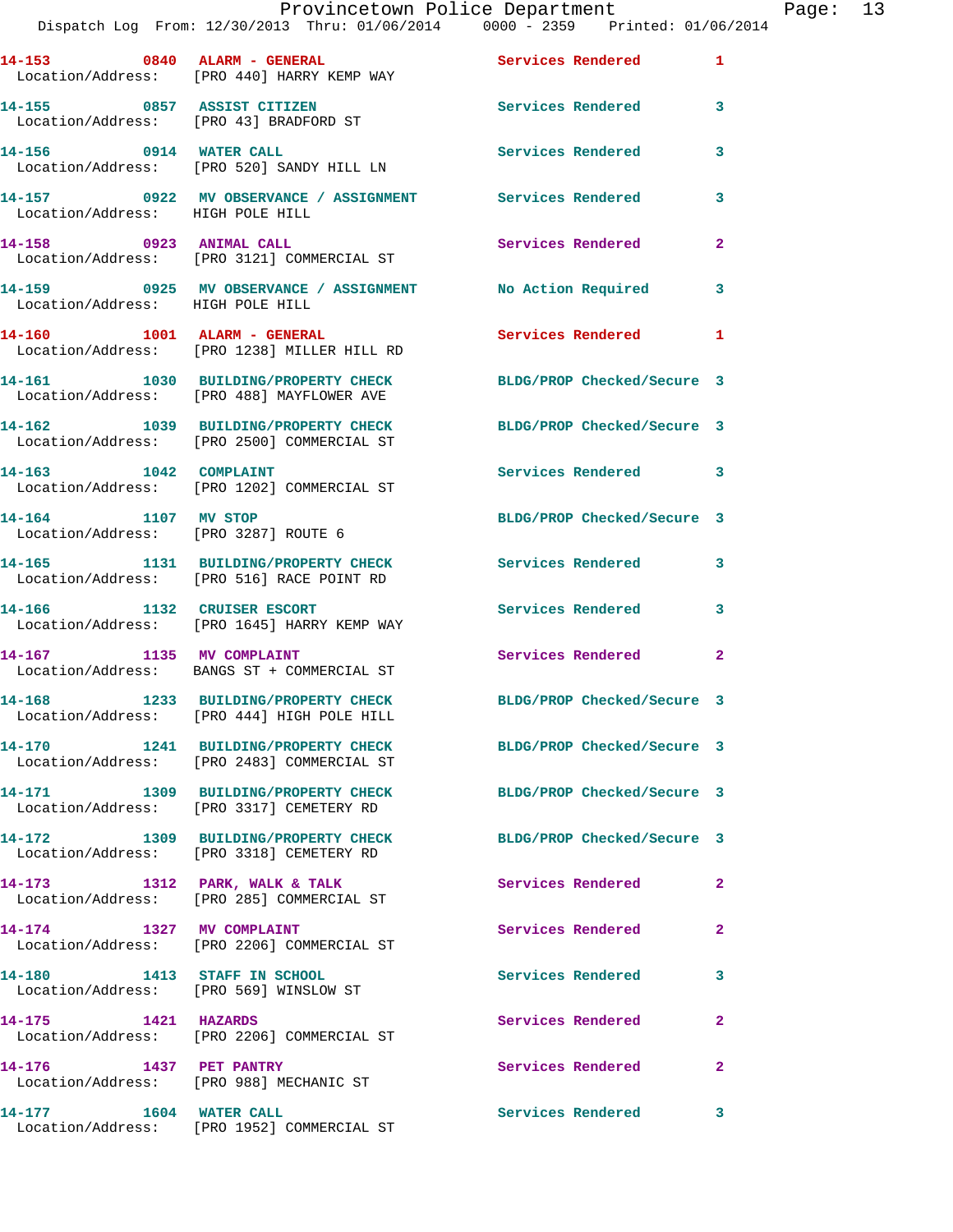Dispatch Log From: 12/30/2013 Thru: 01/06/2014 0000 - 2359 Printed: 01/06/2014

| 14-178            | 1703 BUILDING/PROPERTY CHECK | BLDG/PROP Checked/Secure 3 |  |
|-------------------|------------------------------|----------------------------|--|
| Location/Address: | [PRO 530] SHANKPAINTER RD    |                            |  |

**14-179 1731 BUILDING/PROPERTY CHECK BLDG/PROP Checked/Secure 3**  Location/Address: [PRO 3259] MACMILLAN

Location/Address: [PRO 175] COMMERCIAL ST

**14-192 2325 COMPLAINT SPOKEN TO 3**  Location/Address: [PRO 3007] HARRY KEMP WAY

## **For Date: 01/05/2014 - Sunday**

| Location/Address: [PRO 2543] MACMILLAN |                                                                                                                    |                           |             |    |
|----------------------------------------|--------------------------------------------------------------------------------------------------------------------|---------------------------|-------------|----|
|                                        | 14-194 		 0020 BUILDING/PROPERTY CHECK 			BLDG/PROP Checked/Secure 3<br>Location/Address: [PRO 306] COMMERCIAL ST  |                           |             |    |
|                                        | 14-195 0030 BUILDING/PROPERTY CHECK BLDG/PROP Checked/Secure 3<br>Location/Address: [PRO 341] COMMERCIAL ST        |                           |             |    |
|                                        | 14-196 		 0033 BUILDING/PROPERTY CHECK 			BLDG/PROP Checked/Secure 3<br>Location/Address: [PRO 2542] COMMERCIAL ST |                           |             |    |
|                                        | 14-197 0039 LOBBY TRAFFIC<br>Location/Address: [PRO 542] SHANK PAINTER RD                                          | <b>Services Rendered</b>  | $2^{\circ}$ | 11 |
|                                        | 14-198 60043 MV OBSERVANCE / ASSIGNMENT Services Rendered<br>Location/Address: [PRO 2577] BRADFORD ST              |                           | 3           |    |
| Location/Address: [PRO 444] HIGH POLE  | 14-199 			 0127 BUILDING/PROPERTY CHECK 				BLDG/PROP Checked/Secure 3                                             |                           |             |    |
|                                        | 14-200 0155 MEDICAL EMERGENCY<br>Location/Address: [PRO 1061] PILGRIM HEIGHTS RD                                   | Transported to Hospital 1 |             |    |
|                                        | 14-201 0155 BUILDING/PROPERTY CHECK BLDG/PROP Checked/Secure 3                                                     |                           |             |    |

## **14-181 1750 LANDLORD/TENANT Services Rendered 2**  Location/Address: [PRO 3258] BRADFORD ST

**14-182 1904 FUNERAL PARKING SPOKEN TO 2**  Location/Address: [PRO 1809] COMMERCIAL ST

**14-183 1908 MV COMPLAINT Could Not Locate 2**  Location/Address: [PRO 3737] BRADFORD ST

14-184 1928 LOOSE DOG Services Rendered 2 Location/Address: [PRO 3430] COMMERCIAL ST

Location/Address: BRADFORD ST + COURT ST

**14-186 2022 WIRES DOWN Services Rendered 2**  Location/Address: [PRO 901] COURT ST

**14-187 2042 MV STOP VERBAL WARNING 3** 

**14-190 2155 BUILDING/PROPERTY CHECK BLDG/PROP Checked/Secure 3** 

**14-191 2304 COMPLAINT BLDG/PROP Checked/Secure 3** 

Location/Address: [PRO 2227] BRADFORD ST

Location/Address: [PRO 60] BRADFORD ST

**14-189 2132 BUILDING/PROPERTY CHECK BLDG/PROP Checked/Secure 3** 

Location/Address: [PRO 1778] SHANKPAINTER RD

Location/Address: [PRO 2966] COMMERCIAL ST

**14-185 1942 SNOW REMOVAL Services Rendered 3** 

**14-188 2054 DISTURBANCE Peace Restored 1**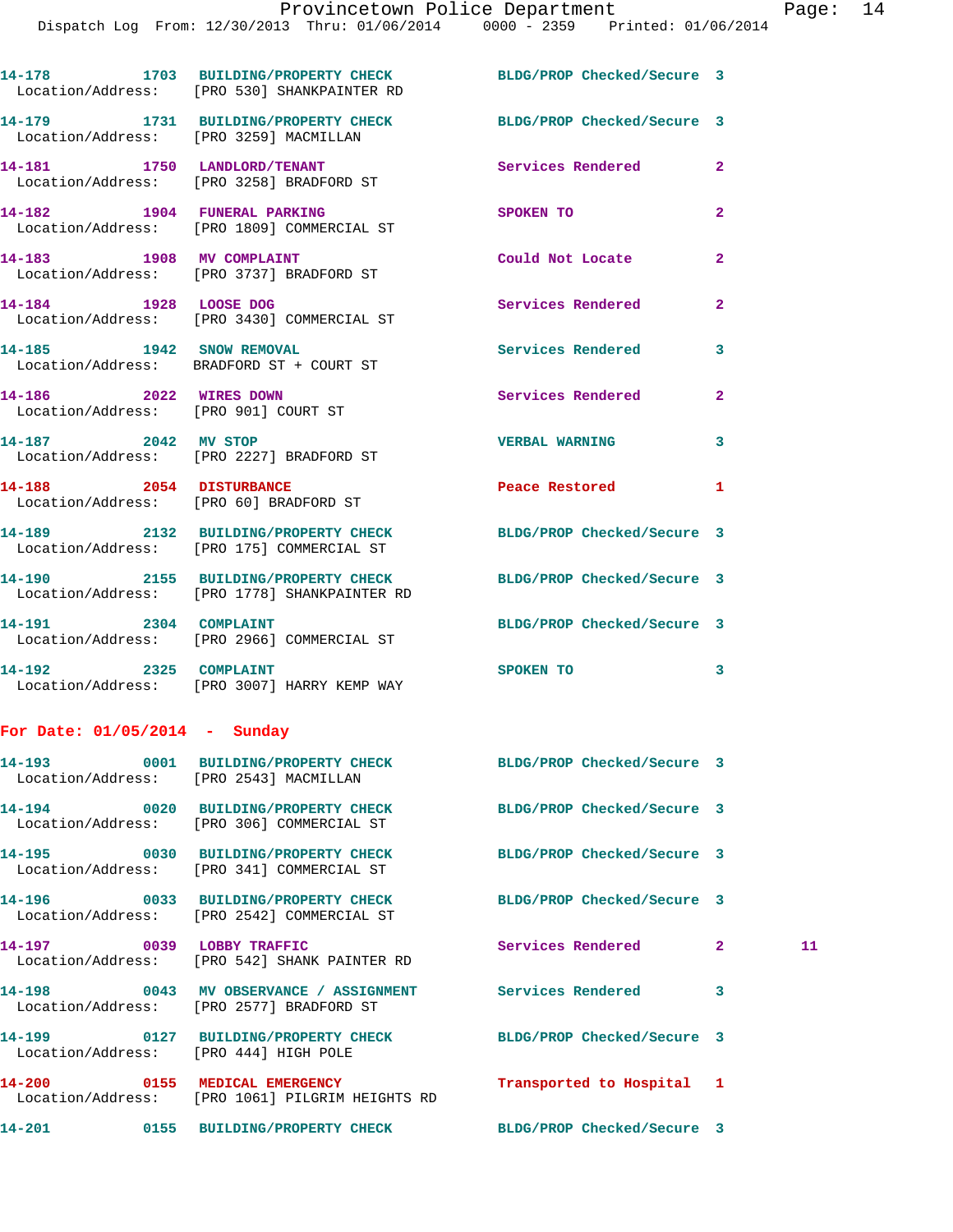|                                                   | Provincetown Police Department<br>Dispatch Log From: 12/30/2013 Thru: 01/06/2014 0000 - 2359 Printed: 01/06/2014 |                            |              |
|---------------------------------------------------|------------------------------------------------------------------------------------------------------------------|----------------------------|--------------|
|                                                   | Location/Address: [PRO 440] HARRY KEMP WAY                                                                       |                            |              |
|                                                   | 14-202 0159 BUILDING/PROPERTY CHECK<br>Location/Address: [PRO 488] MAYFLOWER ST                                  | BLDG/PROP Checked/Secure 3 |              |
|                                                   | 14-205 0511 ALARM - FIRE<br>Location/Address: [PRO 106] COMMERCIAL ST                                            | Services Rendered          | 1            |
|                                                   | 14-206 0615 BUILDING/PROPERTY CHECK<br>Location/Address: [PRO 519] RACE POINT RD                                 | BLDG/PROP Checked/Secure 3 |              |
|                                                   | 14-207 0625 BUILDING/PROPERTY CHECK BLDG/PROP Checked/Secure 3<br>Location/Address: [PRO 525] COMMERCIAL ST      |                            |              |
|                                                   | 14-208 0629 BUILDING/PROPERTY CHECK BLDG/PROP Checked/Secure 3<br>Location/Address: [PRO 447] JEROME SMITH RD    |                            |              |
|                                                   | 14-209 0746 ASSIST AGENCY / WATER LEAK Services Rendered<br>Location/Address: [PRO 3197] COMMERCIAL ST           |                            | 3            |
| 14-210 0827 FOLLOW UP                             | Location/Address: [PRO 106] COMMERCIAL ST                                                                        | SPOKEN TO                  | $\mathbf{2}$ |
|                                                   | 14-211 0831 MV ACCIDENT<br>Location/Address: [PRO 523] COMMERCIAL ST                                             | <b>Services Rendered</b>   | 1            |
|                                                   | 14-212 0834 ASSIST AGENCY / DPW<br>Location/Address: [PRO 519] RACE POINT RD                                     | <b>Services Rendered</b>   | 3            |
|                                                   | 14-213 0908 ALARM -TESTING SYSTEM<br>Location/Address: [PRO 306] COMMERCIAL ST                                   | <b>No Action Required</b>  | 1            |
| 14-214 0929 FOLLOW UP                             | Location/Address: [PRO 523] COMMERCIAL ST                                                                        | Services Rendered          | $\mathbf{2}$ |
| Location/Address: [PRO 3259] MACMILLAN            | 14-215 1012 BUILDING/PROPERTY CHECK                                                                              | BLDG/PROP Checked/Secure 3 |              |
|                                                   | 14-216 1047 ASSIST AGENCY / SNOW REMOVAL Services Rendered<br>Location/Address: BRADFORD ST + PRINCE ST          |                            | 3            |
| 1148 SERVE WARRANT<br>14-217                      | Location/Address: SHANK PAINTER RD + BROWNE ST<br>Refer To Arrest: 14-5-AR                                       | Arrest(s) Made             | 3            |
| 1225 MV DISABLED<br>14-218                        | Location/Address: [PRO 3296] SHANK PAINTER RD                                                                    | Services Rendered          | 2            |
|                                                   | 14-219 1412 FOUND DOG/RETURNED<br>Location/Address: [PRO 542] SHANK PAINTER RD                                   | Services Rendered          | $\mathbf{2}$ |
| Location/Address: [PRO 3287] ROUTE 6              | 14-220 1504 BUILDING/PROPERTY CHECK                                                                              | BLDG/PROP Checked/Secure 3 |              |
| 14-222                                            | 1510 BUILDING/PROPERTY CHECK<br>Location/Address: [PRO 530] SHANKPAINTER RD                                      | BLDG/PROP Checked/Secure 3 |              |
| Location/Address: [PRO 3440] ROUTE 6              | 14-223 1516 MV OBSERVANCE / ASSIGNMENT                                                                           | <b>Services Rendered</b>   | 3            |
| 14-224 1541 COMPLAINT/SNOW                        | Location/Address: [PRO 750] BRADFORD ST                                                                          | Services Rendered          | 3            |
| 14-225 1545 STAFF AT SCHOOL                       |                                                                                                                  | <b>Services Rendered</b>   | 3            |
| 14-226<br>Location/Address: [PRO 434] FRANKLIN ST | 1559 BUILDING/PROPERTY CHECK                                                                                     | BLDG/PROP Checked/Secure 3 |              |
|                                                   | 14-227 1603 BUILDING/PROPERTY CHECK<br>Location/Address: [PRO 2543] MACMILLAN WHARF                              | BLDG/PROP Checked/Secure 3 |              |

Page:  $15$ <br> $14$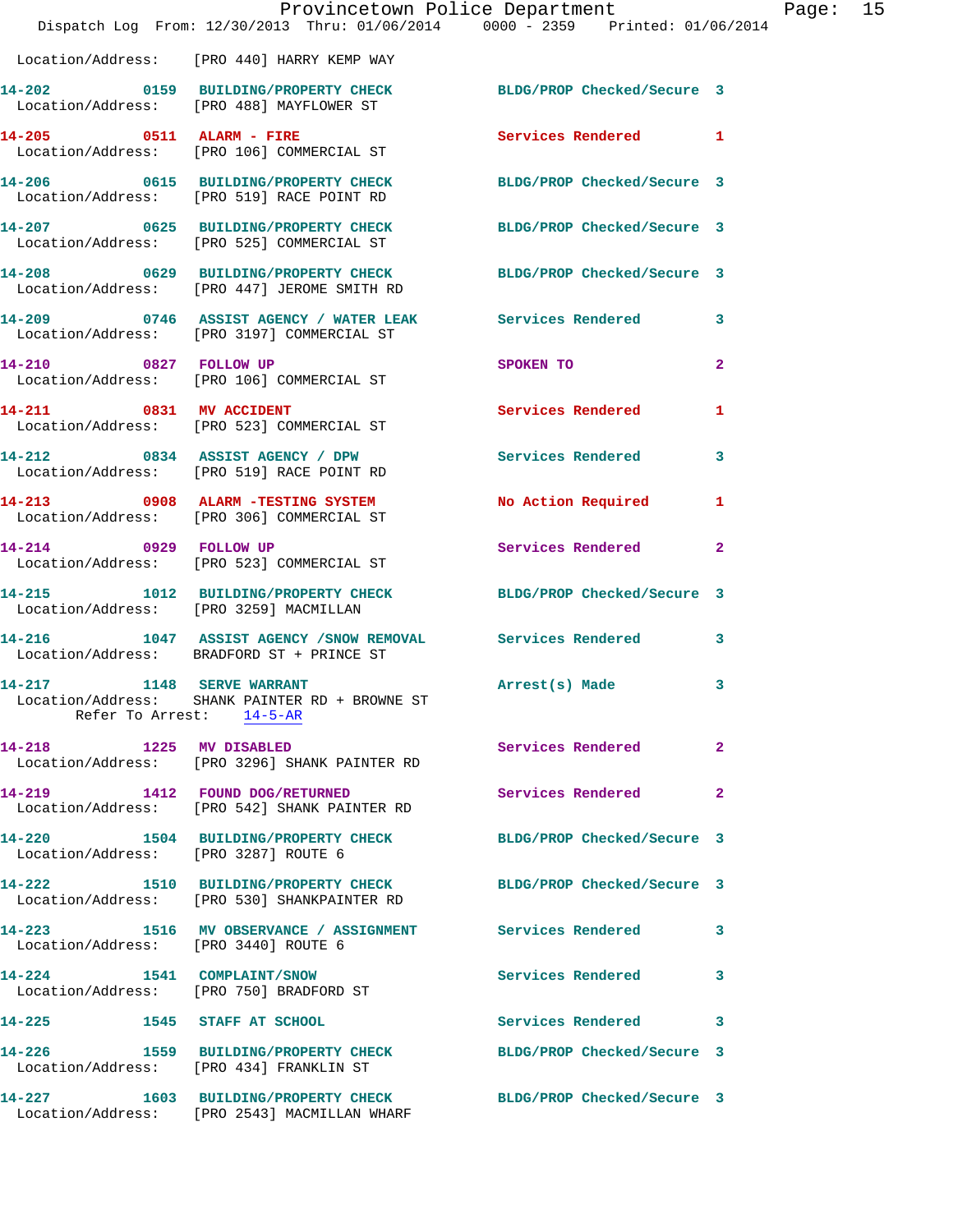**14-231 1707 MV OBSERVANCE / ASSIGNMENT Services Rendered 3**  Location/Address: HOWLAND ST + HARRY KEMP WAY

Location/Address: [PRO 2206] COMMERCIAL ST

**14-232 1708 BUILDING/PROPERTY CHECK BLDG/PROP Checked/Secure 3**  Location/Address: [PRO 444] HIGH POLE HILL

**14-233 1730 BUILDING/PROPERTY CHECK BLDG/PROP Checked/Secure 3**  Location/Address: [PRO 1638] COMMERCIAL ST

**14-234 1847 BUILDING/PROPERTY CHECK BLDG/PROP Checked/Secure 3**  Location/Address: [PRO 175] COMMERCIAL ST

**14-235 1849 DOMESTIC DISTURBANCE/ASSAULT Services Rendered 1**  Location/Address: [PRO 453] KILEY CT

**14-236 1909 BUILDING/PROPERTY CHECK BLDG/PROP Checked/Secure 3**  Location/Address: [PRO 306] COMMERCIAL ST

**14-237 1911 BUILDING/PROPERTY CHECK BLDG/PROP Checked/Secure 3**  Location/Address: [PRO 488] MAYFLOWER AVE

14-238 1918 PARK, WALK & TALK **Services Rendered** 2 Location/Address: [PRO 221] COMMERCIAL ST

**14-239 2020 BUILDING/PROPERTY CHECK BLDG/PROP Checked/Secure 3**  Location/Address: [PRO 1645] HARRY KEMP

**14-240 2030 MV OBSERVANCE / ASSIGNMENT Services Rendered 3**  Location/Address: [PRO 595] BRADFORD ST

**14-241 2044 BUILDING/PROPERTY CHECK BLDG/PROP Checked/Secure 3**  Location/Address: [PRO 1638] COMMERCIAL ST

**14-242 2115 PARKING COMPLAINT / GENERAL Services Rendered 3**  Location/Address: ANTHONY ST + BRADFORD ST

**14-243 2116 MV DISABLED Services Rendered 2**  Location/Address: ROUTE 6 + SNAIL RD

**14-244 2207 BUILDING/PROPERTY CHECK BLDG/PROP Checked/Secure 3**  Location/Address: [PRO 516] RACE POINT RD

**14-245 2239 BUILDING/PROPERTY CHECK BLDG/PROP Checked/Secure 3**  Location/Address: [PRO 530] SHANK PAINTER RD

Location/Address: [PRO 57] BRADFORD ST

**14-246 2313 BUILDING/PROPERTY CHECK BLDG/PROP Checked/Secure 3** 

**For Date: 01/06/2014 - Monday**

| $14 - 247$<br>Location/Address: | 0233 | <b>BUILDING/PROPERTY CHECK</b><br>[PRO 3296] SHANKPAINTER RD | BLDG/PROP Checked/Secure 3 |  |
|---------------------------------|------|--------------------------------------------------------------|----------------------------|--|
| 14-248<br>Location/Address:     | 0235 | <b>BUILDING/PROPERTY CHECK</b><br>[PRO 1778] SHANKPAINTER RD | BLDG/PROP Checked/Secure 3 |  |
| 14-249<br>Location/Address:     | 0237 | <b>BUILDING/PROPERTY CHECK</b><br>[PRO 545] SHANKPAINTER RD  | BLDG/PROP Checked/Secure 3 |  |
| 14-250<br>Location/Address:     | 0244 | <b>BUILDING/PROPERTY CHECK</b><br>[PRO 1859] ROUTE 6         | BLDG/PROP Checked/Secure 3 |  |